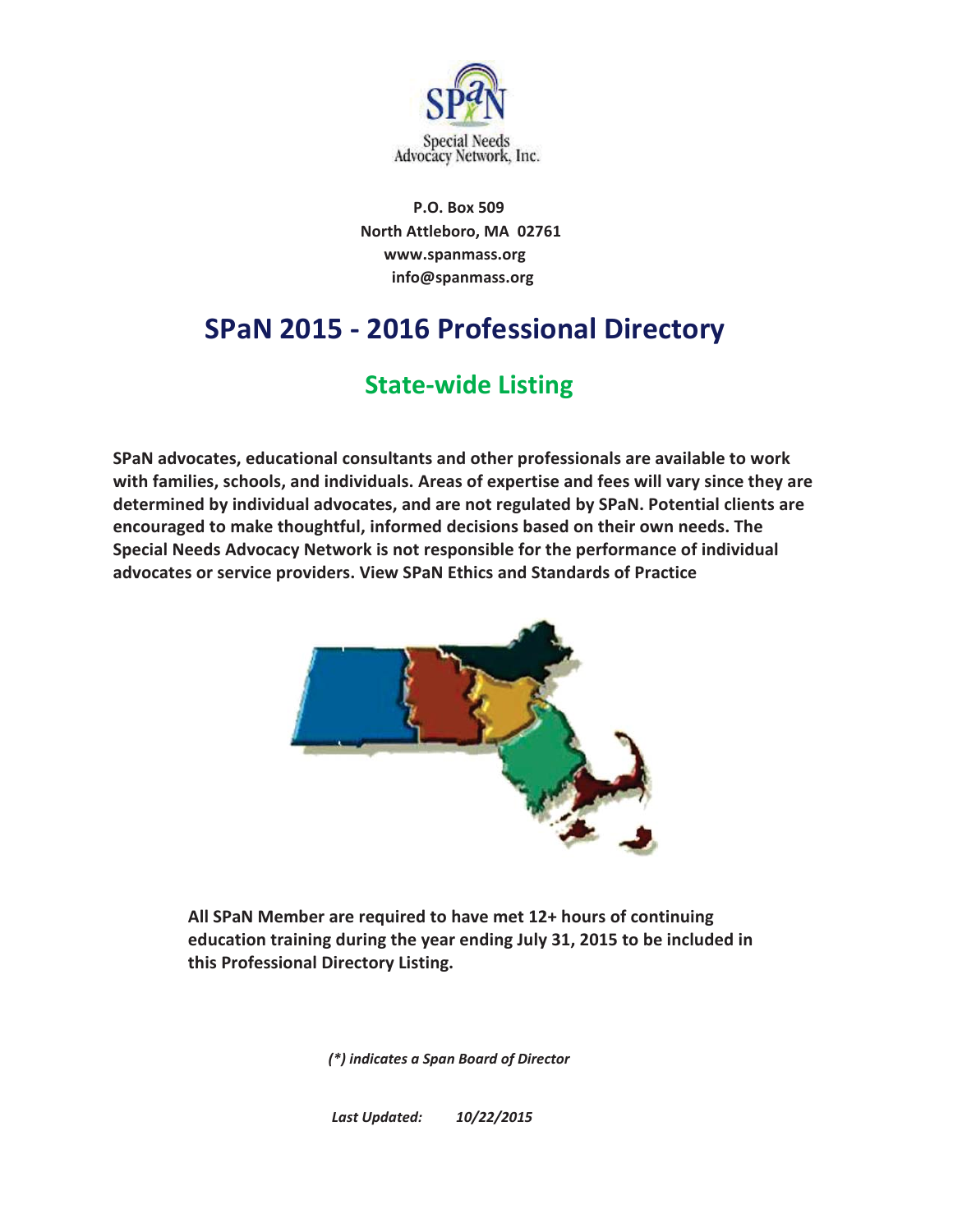## **Mehrzad N. Araghi Educational Advocate**

Aligned Connections Consulting The Consulting Connections Consulting The Connection of the Connection of the Connection of the Connection of the Connection of the Connection of the Connection of the Connection of the Conne 30 Cummings Road **www.alignedconnections.com Mehrzad@alignedconnections.com** Newton MA 02459

Phone: Fax: Travel Miles: Up to 40 miles Languages: English

(781) 944-8048

Travel Miles: Up to 20 miles

Languages: English, Other

Phone: Fax:

Disability Focus: Specific Learning Disability

Available Regions: Boston, Central, Metrowest, Northeast, Southeast

Former teacher; specialty in ADHD & SLD. Strategies and services to support parents and improve outcomes. FCSN trained. Serving Boston suburbs and Metrowest, excluding Newton.

## **Marsha Audette**

35 summit drive apt. 37 **marsha.audette@gmail.com** Reading MA 01867

Disability Focus: Emotional

Available Regions: Northeast

I am a certified school psychologist with 25 years experience advocating for students in grades Pre-School through grade 12 within several excellent suburban systems. I specialize in helping children with emotional disabilities e.g.. Anxiety disorders, school phobia, complex trauma, depression and bi-polar problems. I can review neuropsychological testing and help develop IEPs and 504s. Initial phone consults are free and skype will be available shortly.

## **Autism Spectrum Advocacy**

Stephanie LeBlanc, Cheryl Temple, Debra Wasilauski, M. Ed. Phone: (508) 625-2209 One Claflin Common (508) 625-2209 **www.autismspectrumadvocacy.com info@ASAdvocacy.com** Hopkinton MA 01748

Phone: Fax: Travel Miles: Up to 40 miles Languages: English

Disability Focus: Autism

Available Regions: Boston, Central, Metrowest, Northeast, Southeast

Stephanie LeBlanc, Cheryl Temple, Debra Wasilauski, M. Ed. Using our unique group advocacy model, ASA offers comprehensive special educational advocacy services to children with Autism Spectrum Disorders. For more information and to contact us, please visit our website.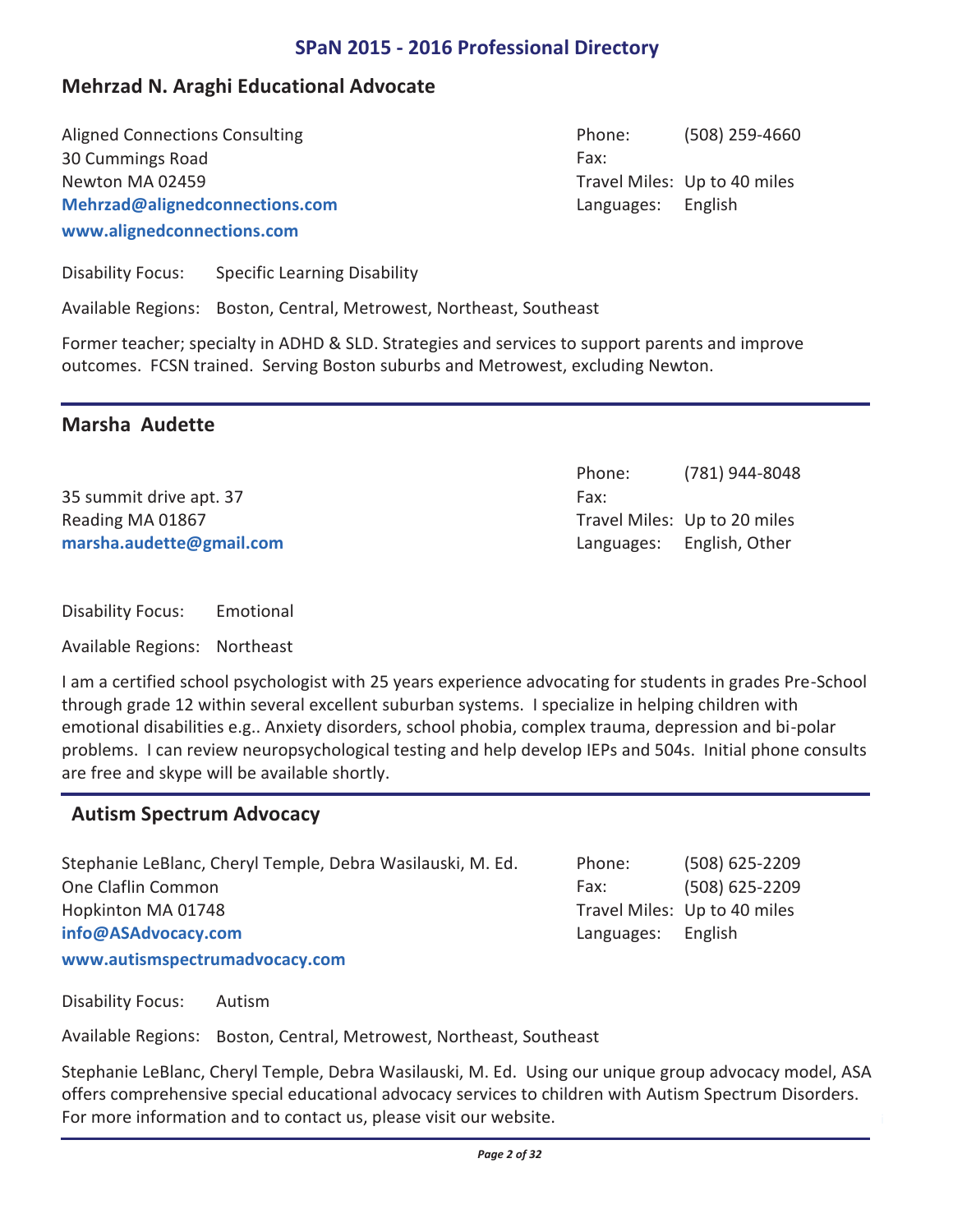## **James Baron Esq., M. Ed.**

Law Office of James M. Baron (781) 209-1166 9 Spring St. (781) 795-1591 **www.lawbaron.com jbaron@lawbaron.com** Attorney Waltham MA 02451

Phone: Fax: Travel Miles: 50+ miles Languages: English

Disability Focus: All Disability Categories

Available Regions: Boston, Cape and the Islands, Central, Metrowest, Northeast, Southeast, West

Special Education Law - Advocacy and counseling through the special education process; BSEA representation.

#### **Ashley Berman Esq.**

| Attorney                                             |                         |                |
|------------------------------------------------------|-------------------------|----------------|
| Education Consulting, Advocacy & Legal Services, LLC | Phone:                  | (781) 231-3273 |
| 999 Broadway, Suite 301 Stonehill Corporate Center   | Fax:                    | (781) 231-4332 |
| Saugus MA 01906                                      | Travel Miles: 50+ miles |                |
| ecalsashley@comcast.net                              | Languages:              | English        |
| www.educationandjuvenilelaw.com                      |                         |                |

Disability Focus: All Disability Categories

Available Regions: Boston, Central, Metrowest, Northeast, Southeast, West

Ashley focuses on Special Education Law, Education Law, Disability Law, and Mental Health Law. She has extensive knowledge in student discipline, anti-bullying, and discrimination. Ashley attends IEP team meetings and provides legal representation and counseling throughout the entire special education process.

#### **Lyn Billman-Golemme MEd RN MFT MHC CSCS**

Billman-Golemme Associates (508) 366-6800 114 Ruggles Street **114 Ruggles Street** 608-366-2021 **lyn@billman-golemme.com** Westborough MA 01581

Phone: Fax: Travel Miles: 50+ miles Languages: English

Disability Focus: All Disability Categories

Available Regions: Boston, Central, Metrowest, Northeast, Southeast, West

Parent information/options, complex situations, IEP, 504. Test/Evaluation interpretation. High Risk behavior. All special education needs and ages. FCSN trained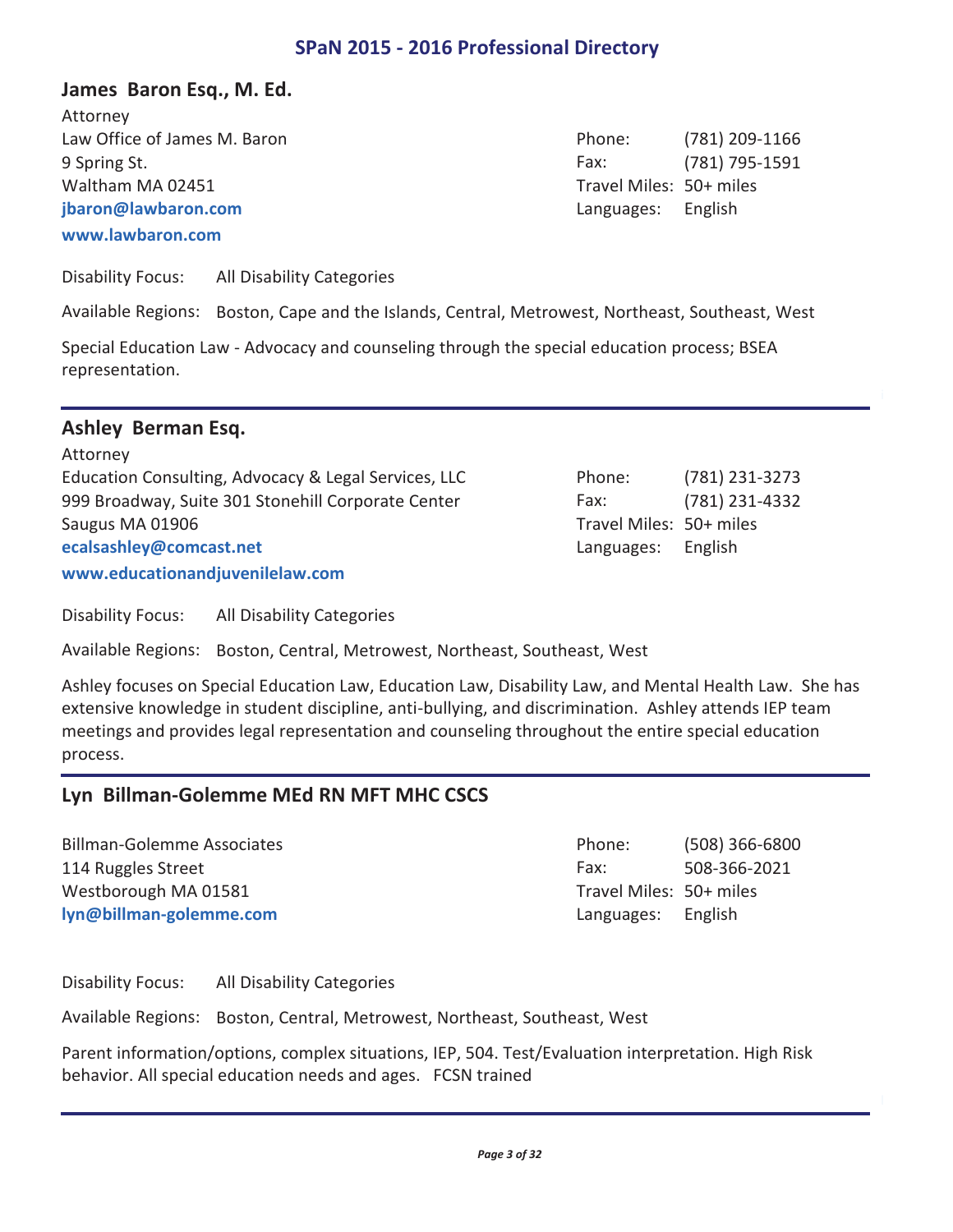## **Elizabeth Bostic**

The Parent Coach, LLC **The Parent Coach, LLC COACH COACH COACH COACH COACH COACH COACH COACH COACH COACH COACH COACH COACH COACH COACH COACH COACH COACH COACH COACH COACH COACH COACH COACH COACH COACH COACH COACH COACH C** PO Box 245 (781) 209-5956 **www.theparentcoachllc.com ebostic@theparentcoachllc.com** Reading MA 01867

Phone: Fax: Travel Miles: Up to 40 miles Languages: English

Disability Focus: All Disability Categories

Available Regions: Metrowest, Northeast

Empowering parents through consultation and the facilitation of effective collaboration with special education professionals. FCSN trained.

#### **Marianne Brown**

Marianne E. Brown Attorney at Law **Example 2008** 2008 2008 2009 2014 2014 2020 2039) 368-6208 22 Mill Street Set 408 **www.marianne-brown.com marianne@marianne-brown.com** Arlington MA 02476

Phone: Fax: Travel Miles: Up to 40 miles Languages: English

Disability Focus: All Disability Categories, Autism, Communication, Developmental Delay, Emotional, Health, Intellectual, Mental Health, Neurological, Physical, Sensory(Hearing/Vision), Specific Learning Disability

Available Regions: Boston, Cape and the Islands, Central, Metrowest, Northeast, Southeast, West

I represent students and their parents before the BSEA (and in leading up to BSEA involvement); I work in collaboration with child advocates whenever possible. I am also active in the Juvenile Court and the Probate Court. I am co-Chair of the Middlesex County Committee of the Women's Bar Association, a member of the Juvenile and Child Welfare Law Section of the Massachusetts Bar Association, and a member of the Massachusetts Guardianship Association.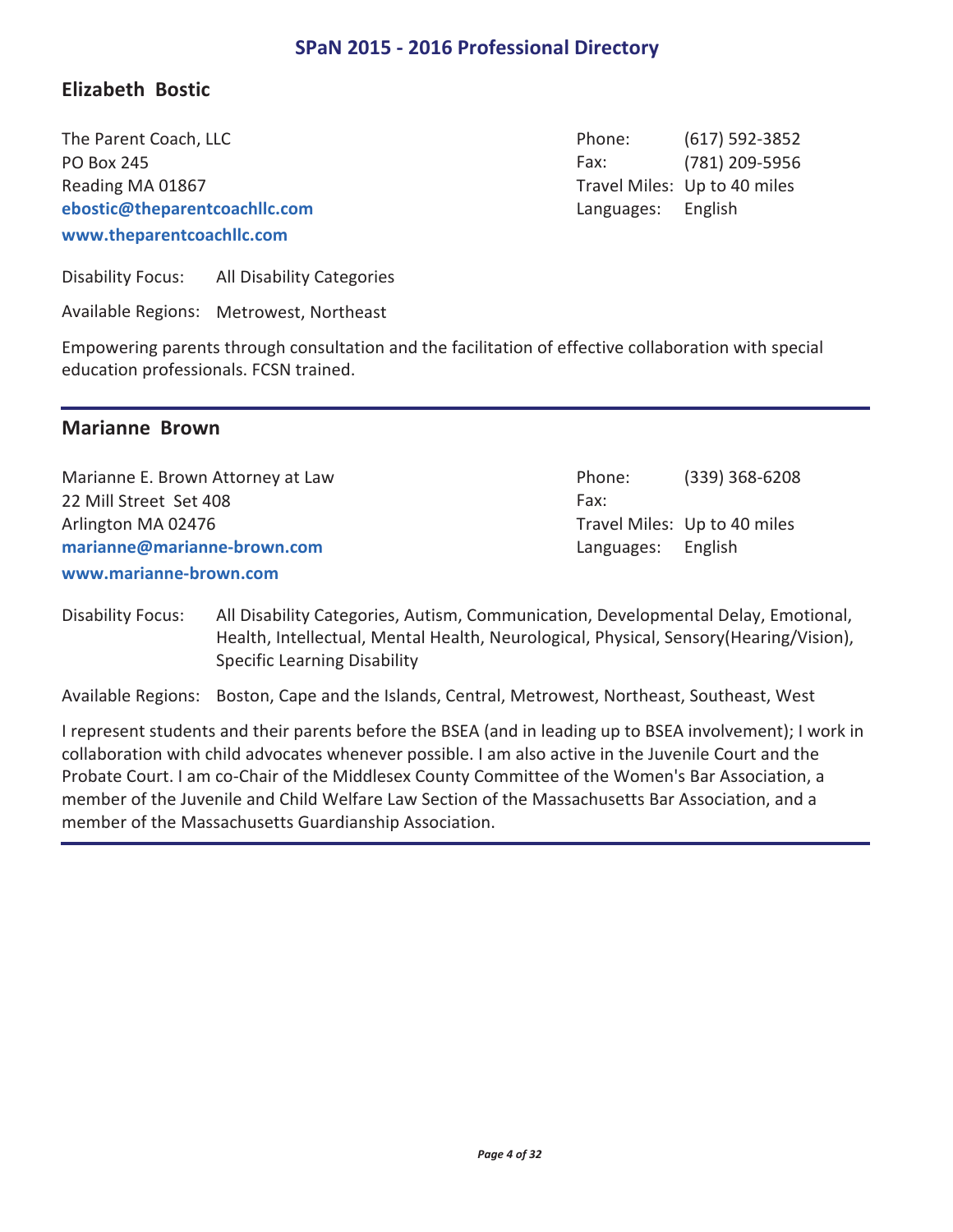## **Seetha Burtner, Ph.D.**

| Special Education Advocacy and Consultancy | Phone:                  | $(617)$ 538-7206          |
|--------------------------------------------|-------------------------|---------------------------|
| 120 Elm St. Unit 2                         | Fax:                    |                           |
| Belmont MA 02478                           | Travel Miles: 50+ miles |                           |
| seethanarayan@comcast.net                  |                         | Languages: English, Other |

Disability Focus: All Disability Categories, Autism, Communication, Developmental Delay, Emotional, Health, Intellectual, Neurological, Physical, Sensory(Hearing/Vision), Specific Learning Disability

Available Regions: Boston, Central, Metrowest, Northeast, Southeast

I am trained in advocacy by the Federation for Children with Special Needs and serve as a Basic Rights presenter for the FCSN. I have helped create IEP and 504 plans for children with ASD (high- and lowfunctioning), PTSD, complex trauma, ADHD, learning disabilities, and medical needs. When appropriate, I have secured out-of-district assessments and placements to ensure the child's progress. I focus on the child's best interests and strive to leave the parent-school relationship in good shape.

## **Tara Campbell M. Ed. Advocate/Consultant**

Labor of Love Advocacy Network (617) 719-1510 48 Edward Rd **taracampbelladvocacy.com taracampbelladvocate@gmail.com** Newton MA 02465

Phone: Fax: Travel Miles: Up to 40 miles Languages: English

Disability Focus: All Disability Categories

Available Regions: Boston, Metrowest

I have 20 years of experience as a special educator. I specialize in language based learning disabilities, reading disorders, ADHD, NVLD, autism spectrum and social skills. I use a collaborative TEAM approach designed to empower families. I am available for consultations, IEP and educational testing review, team meetings, observations and home assessments. I am a certified special education teacher, a licensed Speech Therapy Assistant, Wilson trained and LindamoodBell certified.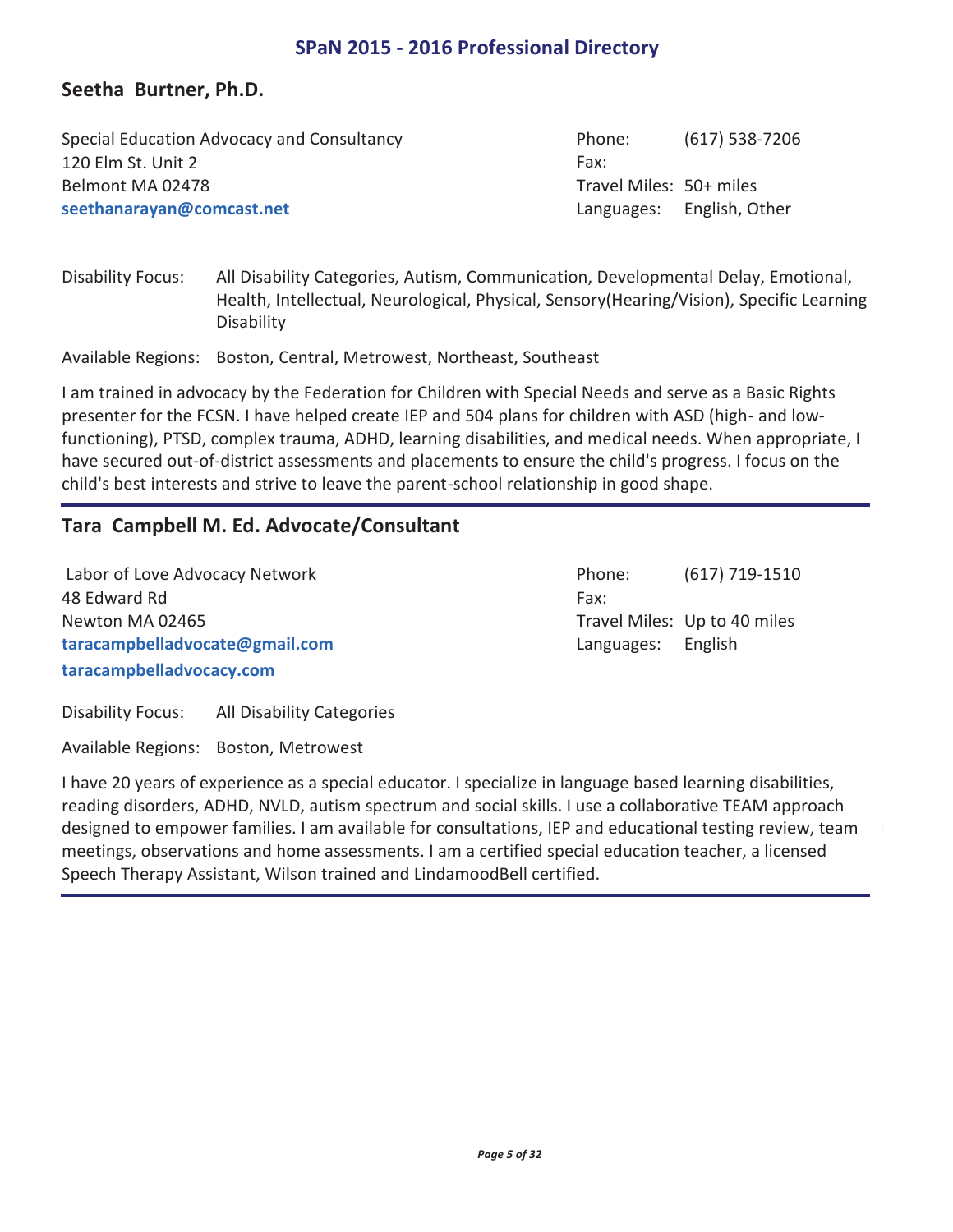## **Tom Canel**

Canel Parental Advocacy (857) 998-3101 267 Concord Avenue #3 (617) 864-9906 **caneladvocacy.com tomcanel@caneladvocacy.com** Educational Advocate/Consultant Cambridge MA 02138

Phone: Fax: Travel Miles: Up to 40 miles Languages: English

Disability Focus: All Disability Categories, Autism, Developmental Delay, Emotional

Available Regions: Boston, Central, Metrowest

I accept cases in all disability areas, but specialize in autism and emotional disabilities. I am highly skilled at negotiating and consensus building. I am experienced in IEP meetings and BSEA mediations. I have a Masters Degree in Special Education from Lesley University and extensive experience as a union representative.

## **Cape Cod Advocate**

Christine Riley, Tina Qvarstrom (508) 428-2288 PO Box 1614 (508) 613-7627 **www.capecodadvocate.com info@capecodadvocate.com** Marston Mills MA 02648

Phone: Fax: Travel Miles: 50+ miles Languages: English

Disability Focus: All Disability Categories

Available Regions: Cape and the Islands, Southeast

Christine Riley & Tina Qvarnstrom Experienced advocates providing educational consultation & advocacy for children of all ages & disabilities. Christine is a former board member of SPaN, FCSN, ISEA, SEAT & Wrightslaw trained as well as a certified mediator. Tina is FCSN trained with extensive experience with adoption issues impacting education and autism. We invite you to visit www.capecodadvocate.com for more information about us and the services provided.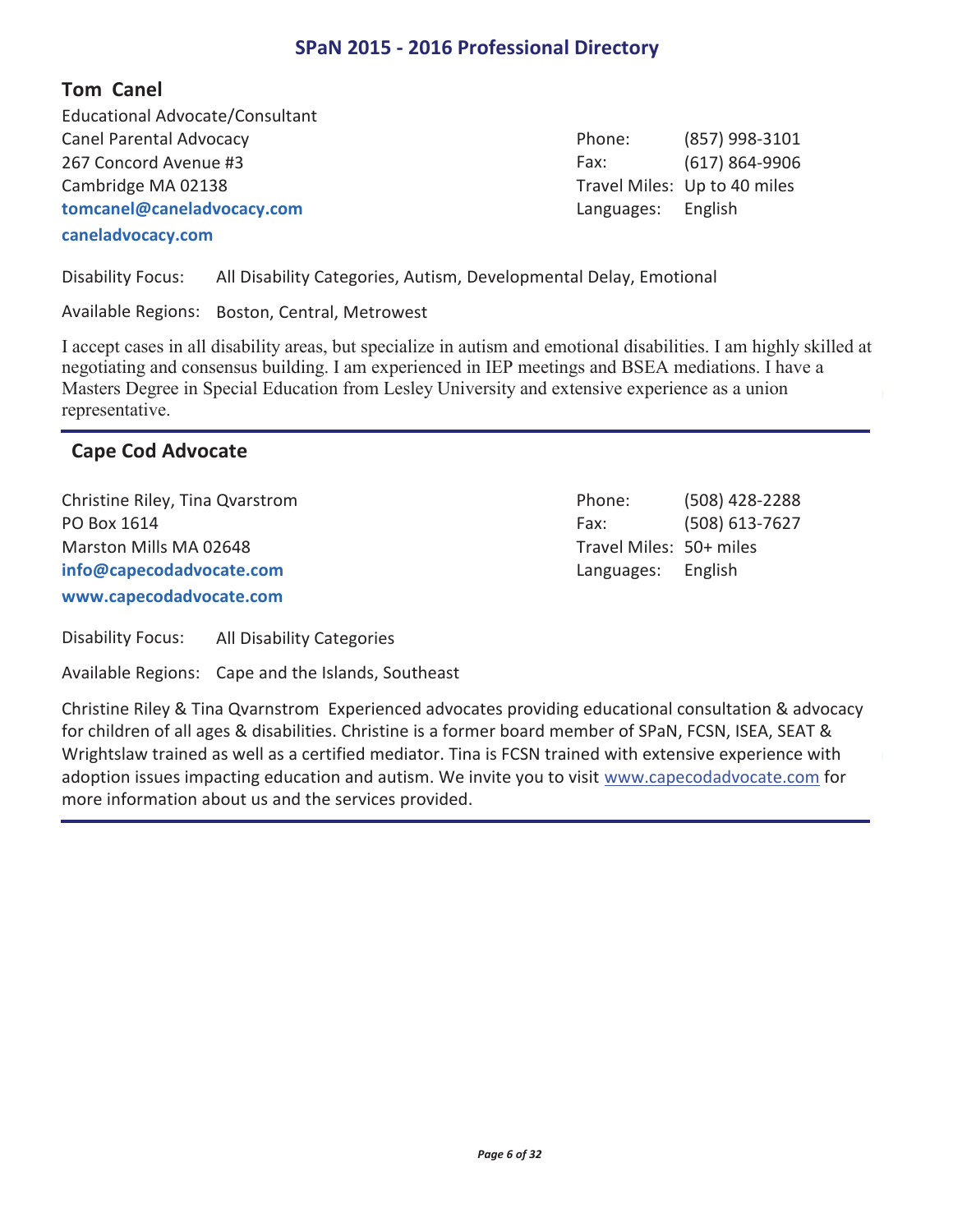#### **Lynne Carlson-LeFort MBA**

The Advocate (508) 835-1188 26 West Boylston St. (508) 835-1187 **theadvocate1@comcast.net** Special Education Advocate and Consultant West Boylston MA 01583

Phone: Fax: Travel Miles: 50+ miles Languages: English

Disability Focus: All Disability Categories, Autism, Communication, Developmental Delay, Emotional, Health, Intellectual, Neurological, Physical, Sensory(Hearing/Vision), Specific Learning Disability

Available Regions: Boston, Cape and the Islands, Central, Metrowest, Northeast, Southeast, West

Providing special education advocacy and consulting services to families since 1990. FCSN trained. Experienced, knowledgeable, professional. We service all of Massachusetts. Consultation, TEAM Meetings, Mediations, Training.

## **Sue Carras-Terzakis**

Educational Advocacy Solutions (978) 686-3212 1 Atwood Lane 978-975-2537 **www.educationaladvocacysolutions.com sterzakis@verizon.net** Special Education Advocate Andover MA 01810

Phone: Fax: Travel Miles: Up to 40 miles Languages: English

Disability Focus: Autism, Communication, Developmental Delay, Emotional, Health, Intellectual, Neurological, Physical, Specific Learning Disability

Available Regions: Northeast

Represent children with special needs by helping their parents navigate the special education process. Over 10 years experience specializing in language based LD's, Autism/PDD-NOS, NLD, ADHD, LD s and Anxiety Disorders. K-12 and Early Intervetion/turning 3. F CSN trained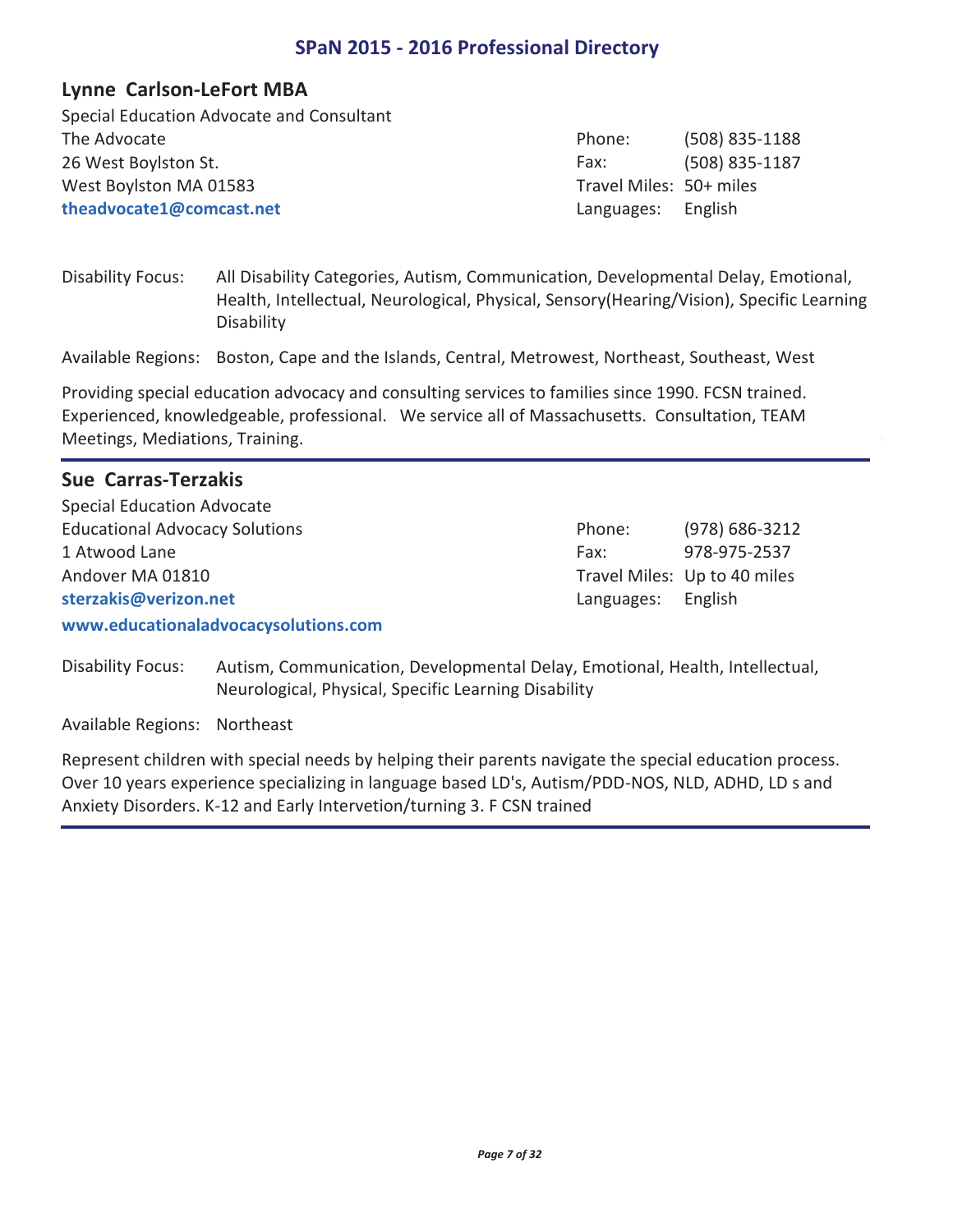#### **Kim Carvette**

Access to Advocacy (617) 312-9694 82 Lincoln St. **www.accesstoadvocacy.com kim.advocacy@gmail.com** Educational Advocate & Consultant Norwell MA 02061

Phone: Fax: Travel Miles: Up to 40 miles Languages: English, Spanish

Disability Focus: Autism, Communication, Developmental Delay, Emotional, Health, Neurological, Sensory(Hearing/Vision), Specific Learning Disability

Available Regions: Boston, Southeast

Hi! At Access to Advocacy we strive to assist families to learn to advocate for themselves and improve communication between families and their school districts with the goal to be: student to begin to or continue to receive appropriate education in which child can learn in order to make effective progress each day and achieve educational benefit meaningful to that individual student's needs and disabilities. Every child can learn!

## **Laurel Collins M Ed.**

Special Education Advocacy & Consultation (781) 308-4577 6 Munroe St. (781) 345-1956 **laurelcollins.wordpress.com collinsadvocacy@gmail.com** Educational Advocate & Consultant Woburn MA 01801

Phone: Fax: Travel Miles: Up to 40 miles Languages: English

Disability Focus: Autism, Communication, Developmental Delay, Emotional, Health, Neurological

Available Regions: Boston, Metrowest, Northeast

High-quality, compassionate educational advocacy w/speciality in negotiation & mediation, since 2006. E.I. Training Ctr consultant & presenter. Highly skilled in Autism, Early Childhood/turning 3, Elementary & Middle School & Emotional Disabilities.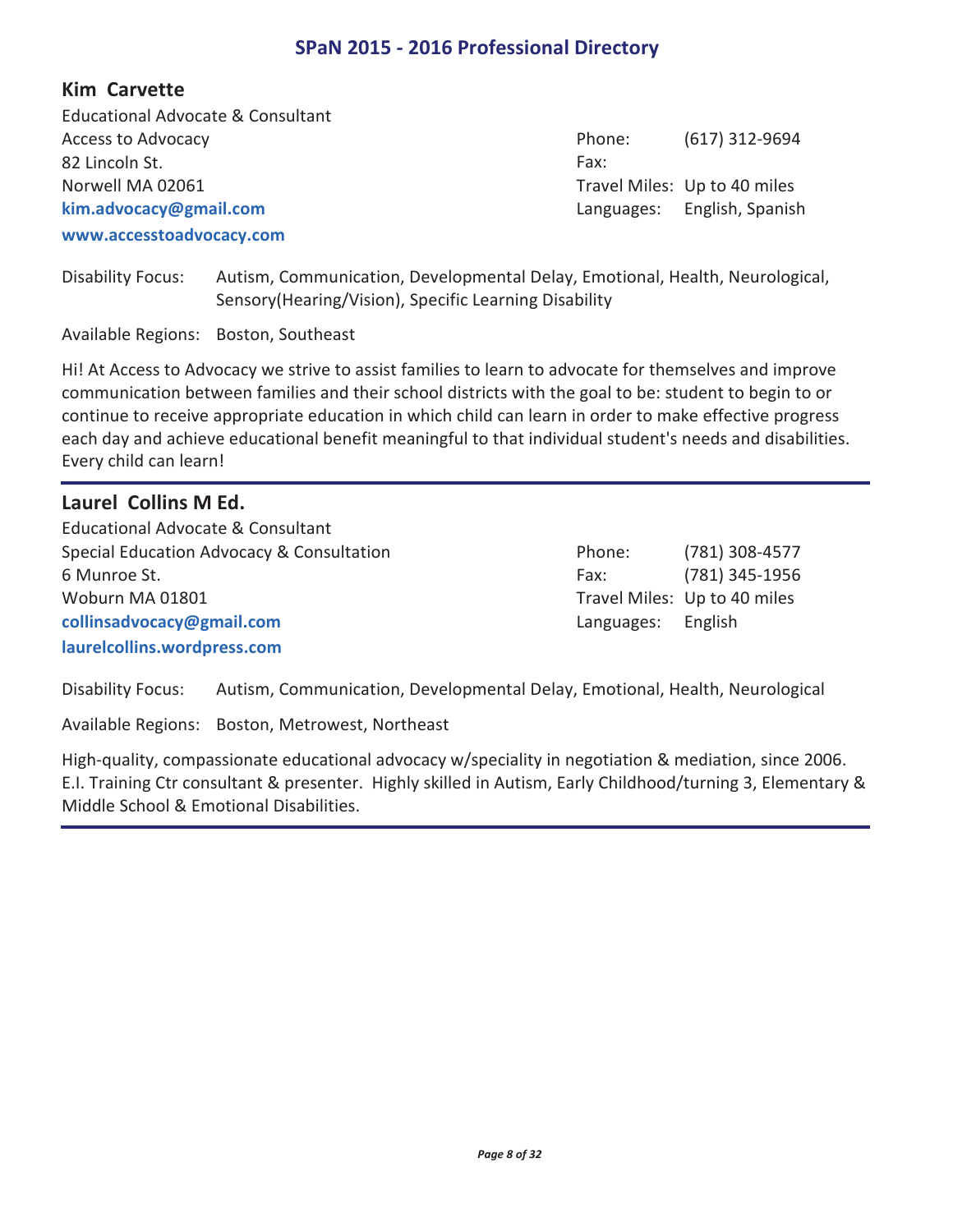## **Betsy Cooper**

Cooper Educational Services (413) 222-4720 4 South Orchard Dr. (413) 253-4647 **Cooper Educational Services.com betsy@coopereducationalservices.com** Special Education Advocacy Amherst MA 01002

Phone: Fax: Travel Miles: 50+ miles Languages: English

Disability Focus: All Disability Categories

Available Regions: West

29+ years experience in public schools(administration, counselor, teacher); Federation for Children with Special Needs & Wrightslaw trained; IEP & 504 meetings & processes; Observations; Consultation

## **Noreen Q. Curran**

| <b>Advocacy Associates</b> | Phone:                  | (617) 489-2745              |
|----------------------------|-------------------------|-----------------------------|
| 11 Barbara Terrace         | Fax:                    | 617-489-2745                |
| Watertown MA 02472         | Travel Miles: 50+ miles |                             |
| nqcurran@aol.com           |                         | Languages: English, Spanish |

Disability Focus: All Disability Categories, Autism, Communication, Developmental Delay, Emotional, Health, Intellectual, Mental Health, Mental Health, Neurological, Physical, Sensory(Hearing/Vision), Specific Learning Disability

Available Regions: Boston, Cape and the Islands, Central, Metrowest, Northeast, Southeast

Advocacy:all disabilities. Team meetings, Mediations, Pre-hearing Conferences. Consultations available. 35 years experience. Dispute resolution.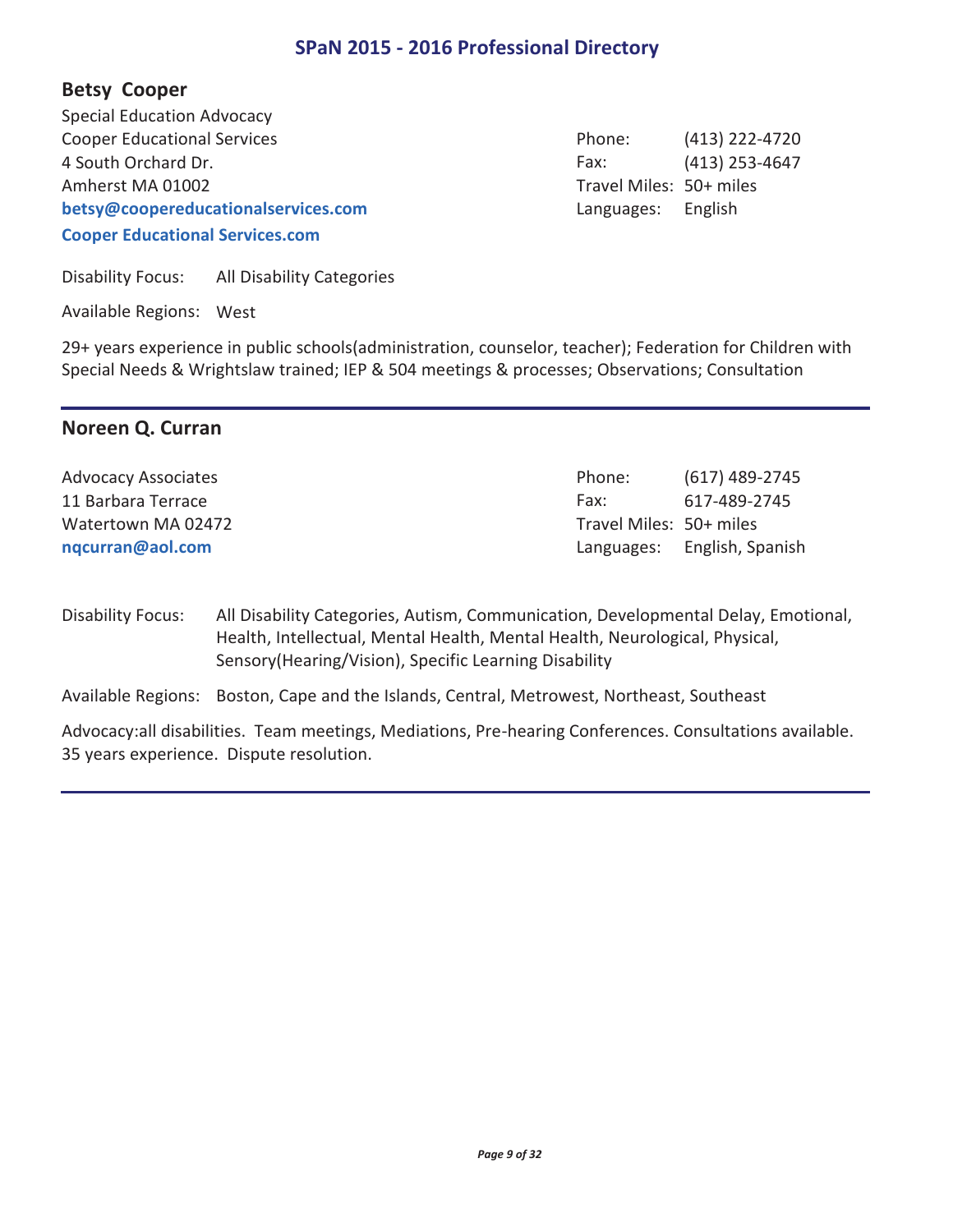## **Ann Davitt BA, M.A., M.Ed.**

www.annsadvocacy.webs.com/ example and the computation of the phone: (617) 926-5916 66 Duff Street **www.annsadvocacy.webs.com afdavitt@gmail.com** Watertown MA 02472

Phone: Fax: Travel Miles: Up to 20 miles Languages: English

Disability Focus: All Disability Categories, All Disability Categories, Communication, Emotional, Health, Intellectual, Neurological, Physical, Sensory(Hearing/Vision), Specific Learning Disability

Available Regions: Boston, Metrowest, Northeast, Southeast

FCSN trained, 35 years experience; teacher,Special Educator, IEP Development, SPED team chairperson SPED evaluator. Specializing in: all LD's, Reading Disorders including dyslexia, ADHD, NVLD, autism spectrum, SID. Experienced in mediation. Low fees.

#### **Jennie DunKley**

JDK Communications: Special Education Consulting Thome: (508) 230-7357 9 Meetinghouse Lane 508-230-7363 **http://www.jdk-com.com jdk@jdk-com.com** South Easton MA 02375

Phone: Fax: Travel Miles: 50+ miles SPaN Board: **Member-At-Large** Languages: English

Disability Focus: All Disability Categories

Available Regions: Boston, Cape and the Islands, Central, Metrowest, Northeast, Southeast, West

12+ years results-focused Advocacy & Consulting. SEAT, FCSN & Wrightslaw trained; FCSN Trainer. Chair Massachusetts SPED Advisory Council.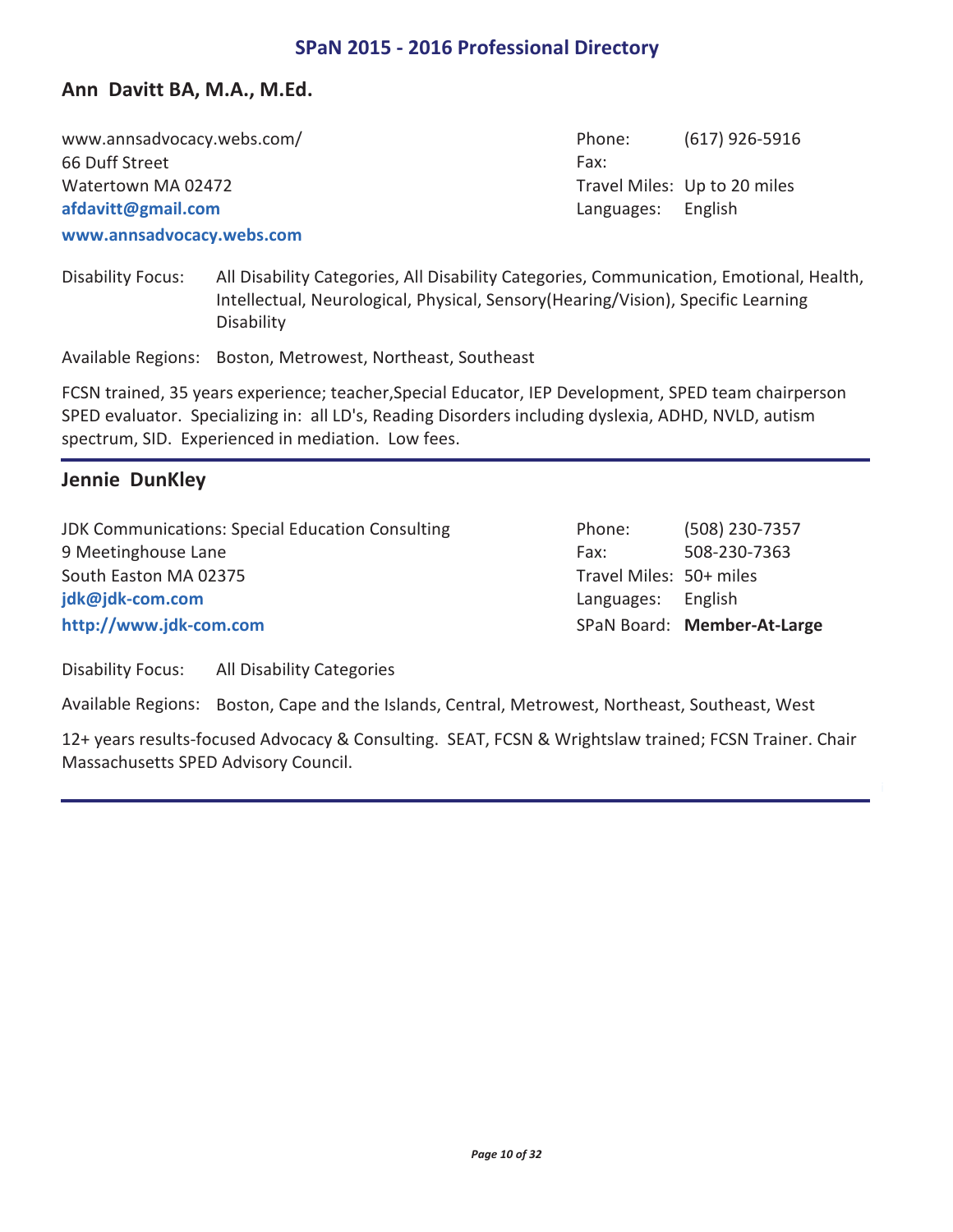# **Education Consulting, Advocacy & Legal Services, LLC**

Daniel Mikolajewski, Ashley Berman & Beth Tremblay Hall (781) 231-4332 Stonehill Corporate Center 999 Broadway, Suite 301 Fax: (781) 231-3272 **www.educationandjuvenilelaw.com ecalsdan@comcast.net** Saugus MA 01906

Disability Focus: All Disability Categories

Available Regions: Boston, Cape and the Islands, Central, Metrowest, Northeast, Southeast, West

DEDICATED TO PROVIDING ADVICE AND ADVOCACY IN EDUCATION AND SPECIAL EDUCATION MATTERS At Education Consulting, Advocacy & Legal Services, we are dedicated to helping you make sure your child receives the education and assistance he or she is entitled to.

# **Jayne S. Fisher M.S., M.A.**

Jayne S. Fisher, M.S., M.A. (508) 755-4557 124 Newton Avenue North 124 Newton Avenue North 124 Newton Avenue North 124 Newton 2008-791-5135 **www.jaynefisheradvocate.com s.jfisher@verizon.net** Special Education Consultant and Advocate Worcester MA 01609

Phone: Fax: Travel Miles: 50+ miles Languages: English

Disability Focus: All Disability Categories

Available Regions: Central, Metrowest, Northeast, Southeast, West

I have 30 years experience as a special education consultant and advocate. I partner with parents in their quest for a meaningful education for their children with disabilities. My practice now includes mentoring for new and experienced advocates.

# **Cheryl Follett**

Southeast Advocate Associates, Inc. (508) 272-0010 4 Carleton Road (774) 827-3010 **www.southeastadvocateassociates.com SEA02762@yahoo.com** Special Education Advocate Plainville MA 02762

Phone: Fax: Travel Miles: 50+ miles SPaN Board: **Member-At-Large** Languages: English

Disability Focus: All Disability Categories

Available Regions: Boston, Cape and the Islands, Central, Metrowest, Northeast, Southeast, West

30+ yrs. Experience, Comprehensive Advocacy & Consultation, NE states, References on request. Advocate Trainer and Coach. My experience includes advocating for children with disabilities in thirteen states. I have extensive knowledge of the federal laws and regulations in addition to the MA state laws and regulations governing Special Education.

Phone: Fax: Travel Miles: 50+ miles Languages: English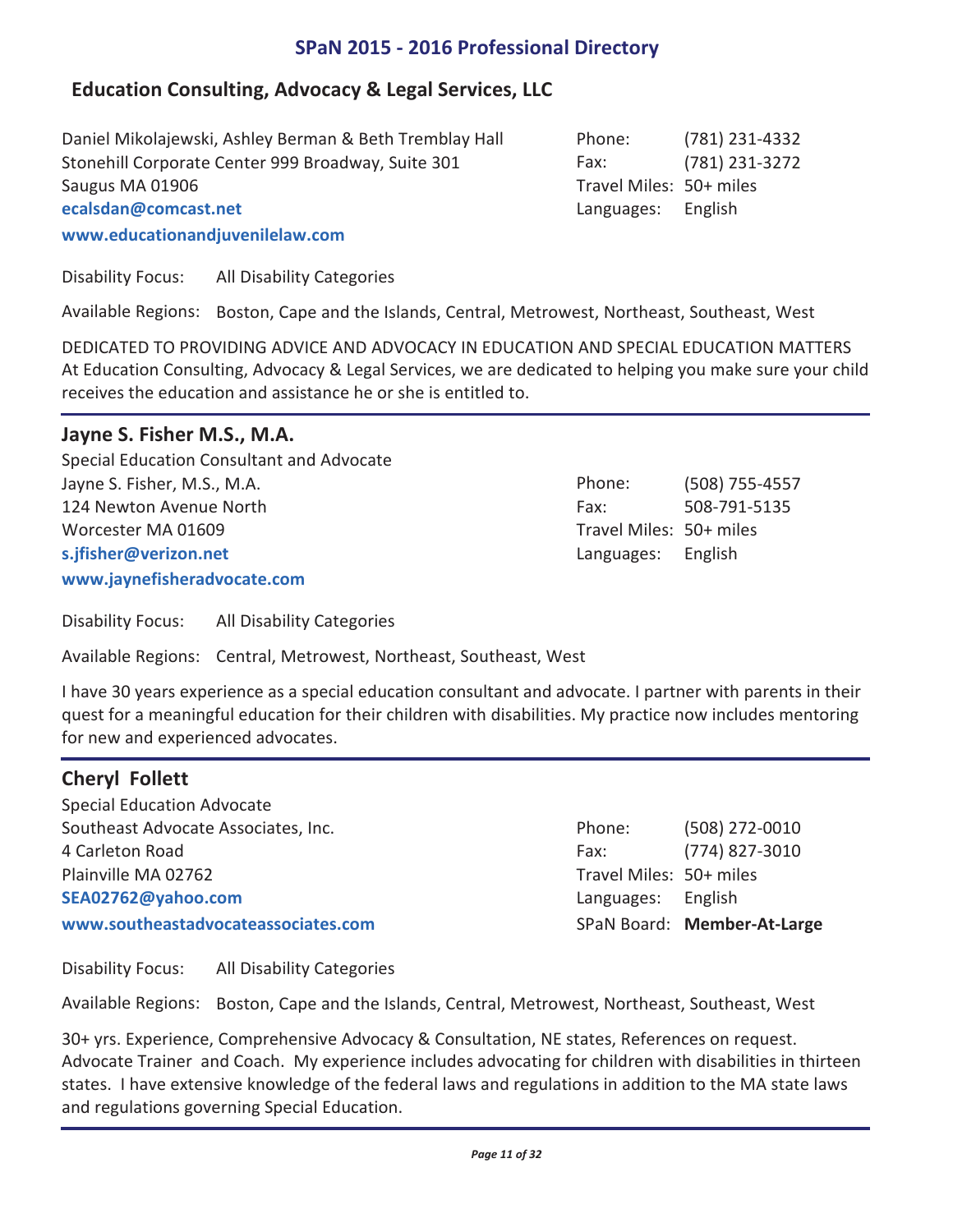**Laura Gold** 

Gold Advocacy (617) 780-7753 54 Longview Rd. (781) 942-7907 **www.goldadvocacy.net goldadvocacy@comcast.net** Special Education Attorney/Advocate Reading MA 01867

Phone: Fax: Travel Miles: Up to 40 miles Languages: English

Disability Focus: All Disability Categories

Available Regions: Boston, Metrowest, Northeast

Attorney (former Prosecutor) and Advocate. FCSN and SESPP trained. Dedicated to offering families advocacy and legal support in Special Education matters from 504/IEP planning to Out of District Placements. Juvenile delinquency cases and hearings.

## **Beth Karon Goldberg Esq.**

Attorney at Law and Controller Controller Controller Controller Controller Controller Controller Controller Co 250 E.Main St. Suite 4 (508) 285-6022 **www.bethkgoldberglaw.com beth@bethkgoldberglaw.com** Norton MA 02766

Phone: Fax: Travel Miles: 50+ miles Languages: English

Disability Focus: All Disability Categories

Available Regions: Boston, Cape and the Islands, Central, Metrowest, Southeast, West

Special education advocacy and legal representation at school meetings, mediation, and the BSEA regarding 504 and IEP process, discipline, bullying and more. The goal is to assist parents and guardians to procure appropriate educational services for their student. Past special education teacher and social worker. Sliding fee scale available. Please call our office.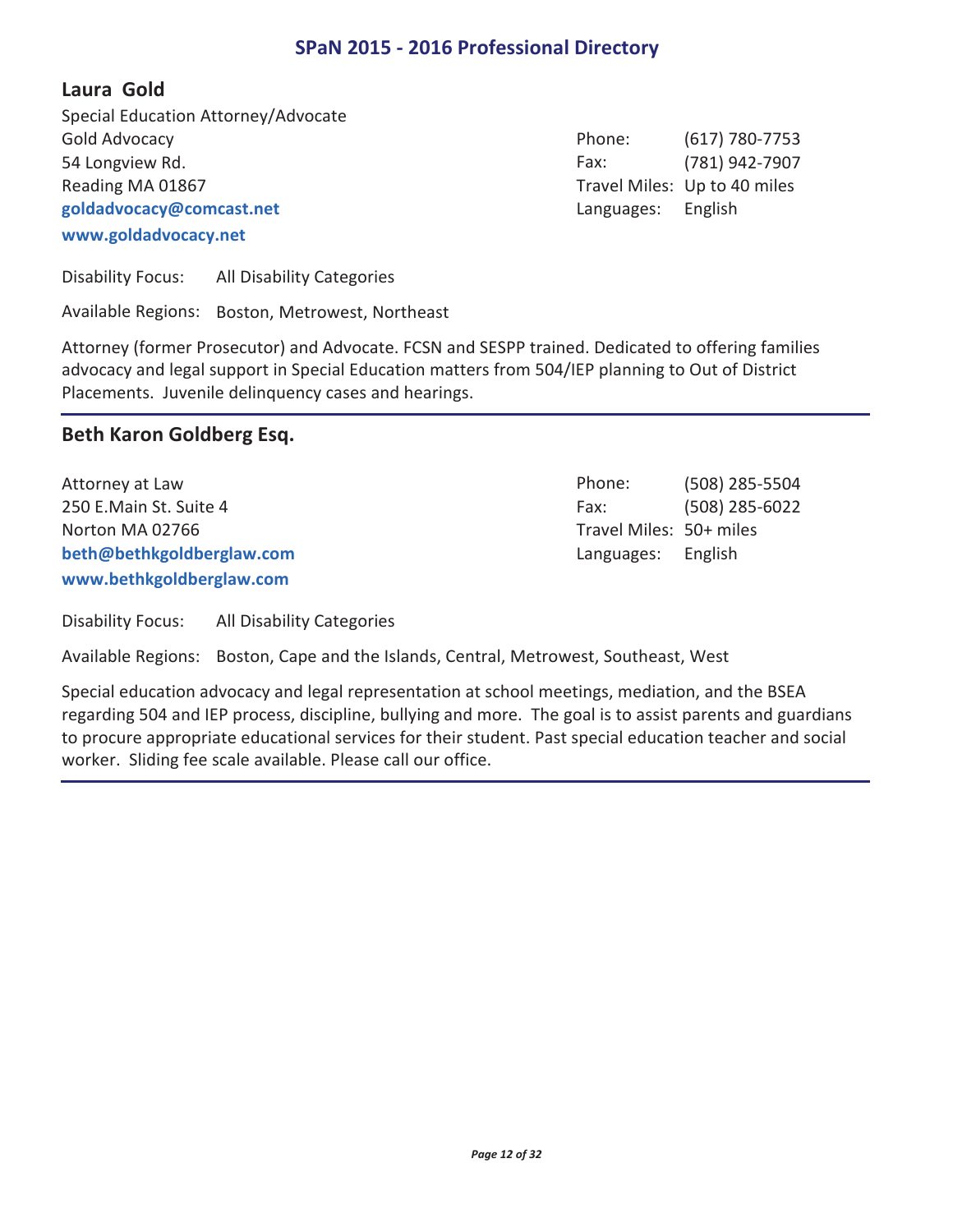#### **Shelly Greene, Psy.D.**

Education Consultant/Psychologist

|                           | Priorie:                | (401) 339-0058 |
|---------------------------|-------------------------|----------------|
| 79 Langdon Street         | Fax:                    | 617-244-3797   |
| Newton MA 02458           | Travel Miles: 50+ miles |                |
| Shellygreene1@verizon.net | Languages: English      |                |

Disability Focus: All Disability Categories, Autism, Communication, Developmental Delay, Emotional, Health, Intellectual, Mental Health, Neurological, Physical, Sensory(Hearing/Vision), Specific Learning Disability

Available Regions: Boston, Cape and the Islands, Central, Metrowest, Northeast, Southeast, West

18+ years experience as an educational advocate/consultant, FCSN trained, M.Ed. Counseling Psychology, Psy.D. in Clinical Psychology, Post-doctoral fellowship specializing in neuropsychological evaluations. Experience with 500+ families in 100+ communities, work with a large number of learning needs and challenges, support collaborative relationships and child's unique potential. Impart skills and empower parents; administer and interpret evaluations; program observations and evaluations; experience in parent/educator trainings; mediations, BSEA representation.

#### **Mary W. Grimm**

Mary Grimm - Advocacy **Example 20** and the control of the control of the Phone: (978) 456-9356 PO Box 502 978-456-9356 **mwgrimm@verizon.net** Special Ed Advocate and Consultant Harvard MA 01451

Phone: Fax: Travel Miles: Up to 40 miles Languages: English

 $(401)$  330-0658

Phone:

Disability Focus: All Disability Categories

Available Regions: Central, Metrowest, Northeast, West

Special Education consultant/Advocate, former SpEd teacher, Master level, 30+ years experience; ADHD, Dyslexia (LBLD), NVLD, Asperger's; FCSN \* Wright's Law trained.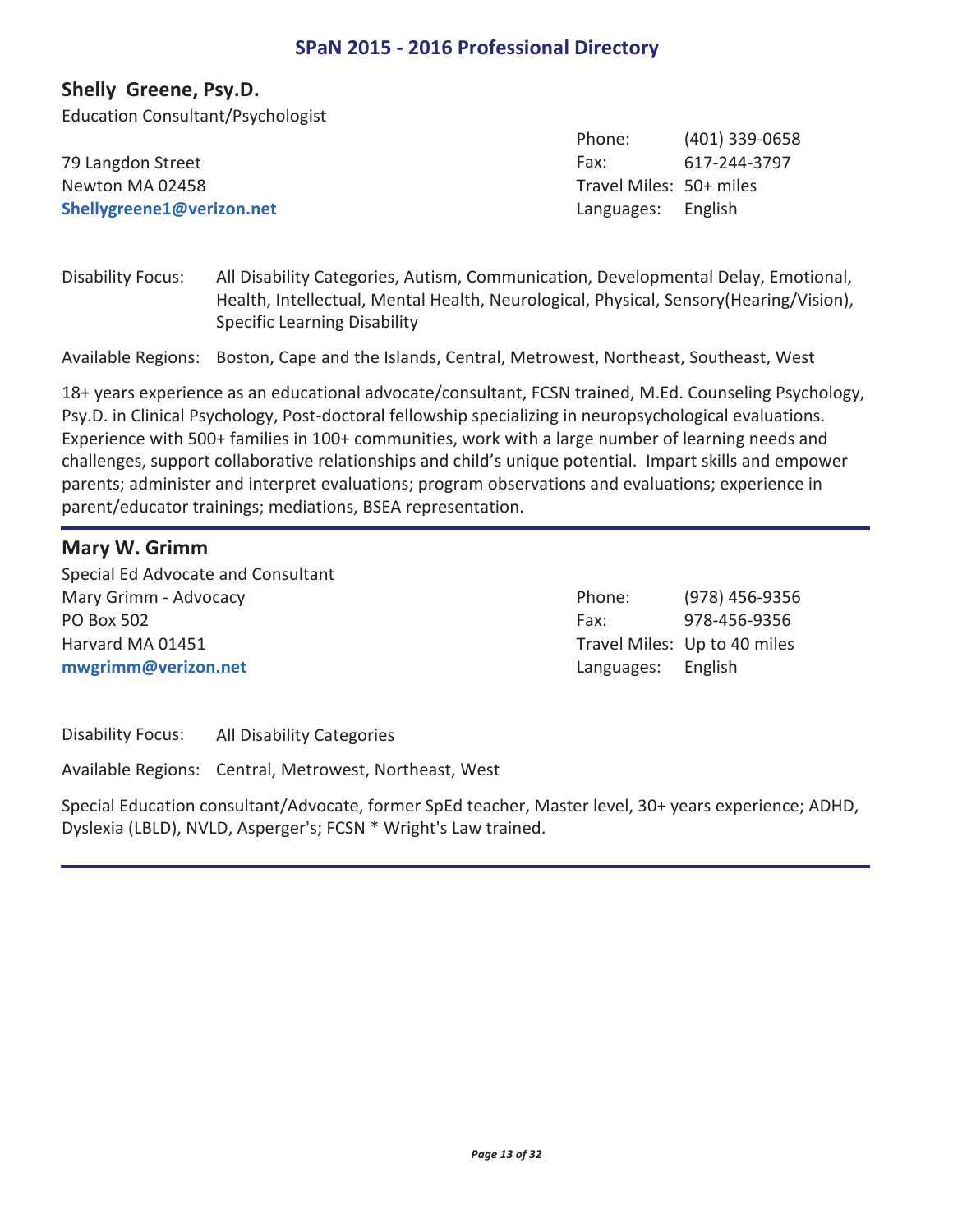#### **Susan L. Haberman M. Ed.**

| Susan L. Haberman, M. Ed. |
|---------------------------|
| 60 Davidson Road          |
| Framingham MA 01701       |
| susan@slhaberman.com      |
| www.slhaberman.com        |

(508) 965-4175 (508) 405-4544 Phone: Fax: Travel Miles: 50+ miles Languages: English

Disability Focus: All Disability Categories, Autism, Communication, Developmental Delay, Emotional, Health, Neurological, Physical, Sensory(Hearing/Vision), Specific Learning Disability

Available Regions: Boston, Cape and the Islands, Central, Metrowest, Northeast, Southeast, West

Susan is a certified special educator with over 20 years experience teaching in public and private schools. Shas been in private practice as a consultant for 7 years. Susan has taught and advocated for children with a range of diagnoses including Learning Disabilities, Mental Health Disorders, Autism Spectrum Disorders, ADHD, Intellectual Impairments and other health conditions. Susan offers a range of services including advocacy, consultation, transition planning and observations.

## **Lynne Hanley**

141 Durant St **lynnehanley2@gmail.com** Lowell MA 01850

(978) 302-6310 Phone: Fax: Travel Miles: 50+ miles Languages: English

Disability Focus: Autism, Developmental Delay, Health, Intellectual, Neurological, Physical

Available Regions: Central, Northeast

I have 37 years of experience as a special needs teacher in a public school district, working with all disability categories, from ages 3-22 years. I have many years of experience in all aspects of special education including IEP meetings; testing; writing reports; reading reports; writing IEPs; chairing Team meetings; working as part of a team to reach a resolution; as well as implementing the IEP in various classroom settings. Master degree in Special Education. FCSN trained.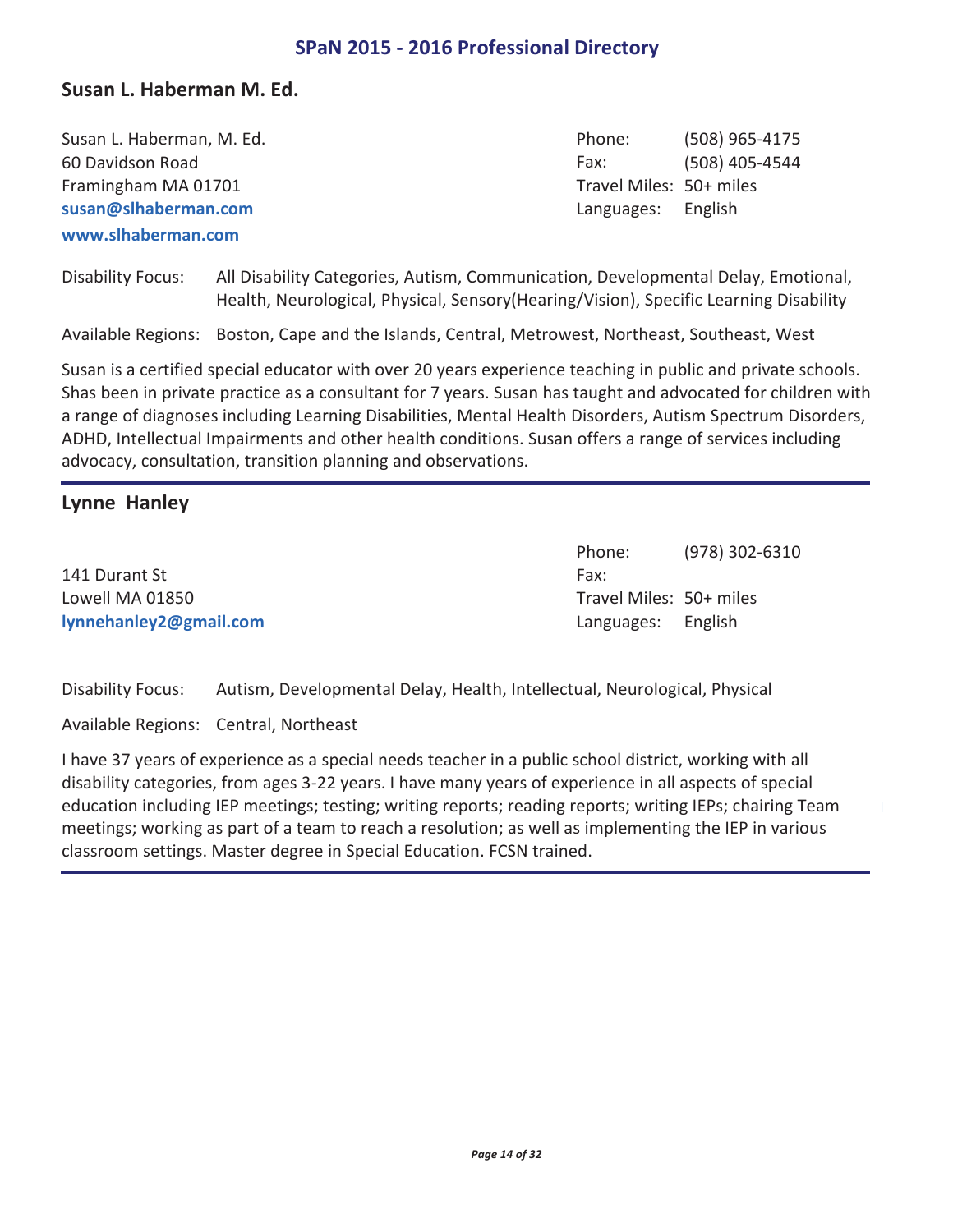## **Kathleen A. Hultgren Ed.D.**

KBR Industries Inc. (508) 886-2199 11 Prouty Lane **kathy.hultgren@gmail.com** Educational Consultant/Advocate Rutland MA 01543

Phone: Fax: Travel Miles: 50+ miles Languages: English

Disability Focus: All Disability Categories, Autism, Communication, Communication, Developmental Delay, Emotional, Health, Intellectual, Neurological, Physical, Sensory(Hearing/Vision), Specific Learning Disability

Available Regions: Boston, Cape and the Islands, Central, Metrowest, Northeast, Southeast, West

FCSN trained and 12 years as an advocate with 35 years experience in a public school as a classroom teacher, Speech and Language Therapist, Learning Disability Specialist and a Team Chairperson working with language based learning disabilities, intellectual/development impairments, ADHD, emotional and behavioral impairments, Autism, transition and bullying issues. IEP, 504, mediations, discipline, evaluation interpretations, observations, certified Speech and Language Path, Certified Wilson I

## **Jerry S. Jacobs LICSW**

Jerry S. Jacobs, LLCSW (781) 453-1945 17 Melrose Avenue **www.linkedin.com/in/jerryjacobslicsw jerryjacobslicsw@gmail.com** Needham MA 02492

Phone: Fax: Travel Miles: Up to 40 miles Languages: English

Disability Focus: Health

Available Regions: Boston

I am a FCSN trained Licensed Independent Clinical Social Worker(LICSW) who provides representation and consultation throughout the special education process. As a social worker, I have a specific interest in helping students on the PDD spectrum as well as students with ADHD and behavioral/ emotional learning disabilities. In addition, I facilitate dads support groups and lead Advocacy workshops for parents and for professionals who work with them.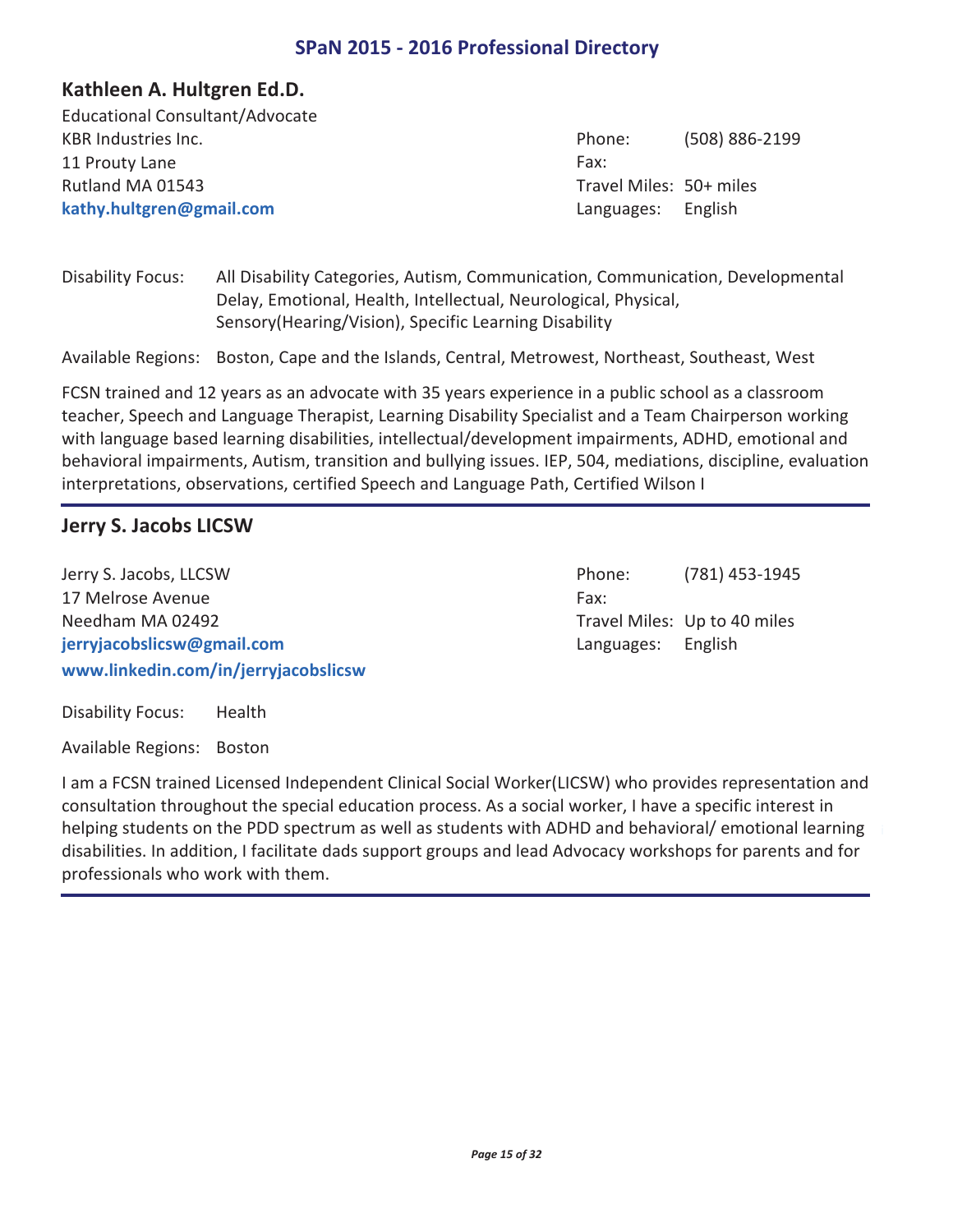## **Danielle Jarjura**

Children's Speech and Hearing Specialists, LLC (203) 558-1303 128 Wheeler Rd. (781) 365-0386 **djarjura@cshs.us** Special Education Advocate Burlington MA 01803

Phone: Fax: Travel Miles: Up to 40 miles Languages: American Sign Language/SEE, English

#### **www.childrensspeechandhearing.com**

Disability Focus: Autism, Communication, Developmental Delay, Intellectual, Neurological, Sensory(Hearing/Vision), Specific Learning Disability

Available Regions: Boston, Metrowest, Northeast

Danielle Jarjura is the owner/founder of Children's Speech and Hearing Specialists, LLC. She has a Master's Degree in Speech-Language Pathology, is a certified Teacher of the Deaf and a Special Education Advocate. Danielle has 14 years of experience working in a variety of settings including: schools, early intervention and private practice.

## **JD Advocacy Educational Advocates**

Deborah Cohen and Janice Cohen (339) 223-6025 8 Wilhelmina Ave **jdadvocacy.com educationaladvocates16@gmail.com** Burlington MA 01803

Phone: Fax: Travel Miles: Up to 40 miles Languages: English

Disability Focus: All Disability Categories, Autism, Specific Learning Disability

Available Regions: Metrowest, Northeast

We both hold Masters Degrees in Special Education from Lesley University. Janice has over 25 years experience working as a special education teacher in the public schools. She is experienced in educational testing, writing reports, writing IEPs, and has attended hundreds of IEP meetings. Deborah has experience working with students with autism as well as students with learning disabilities. She is the parent of a child with dyslexia.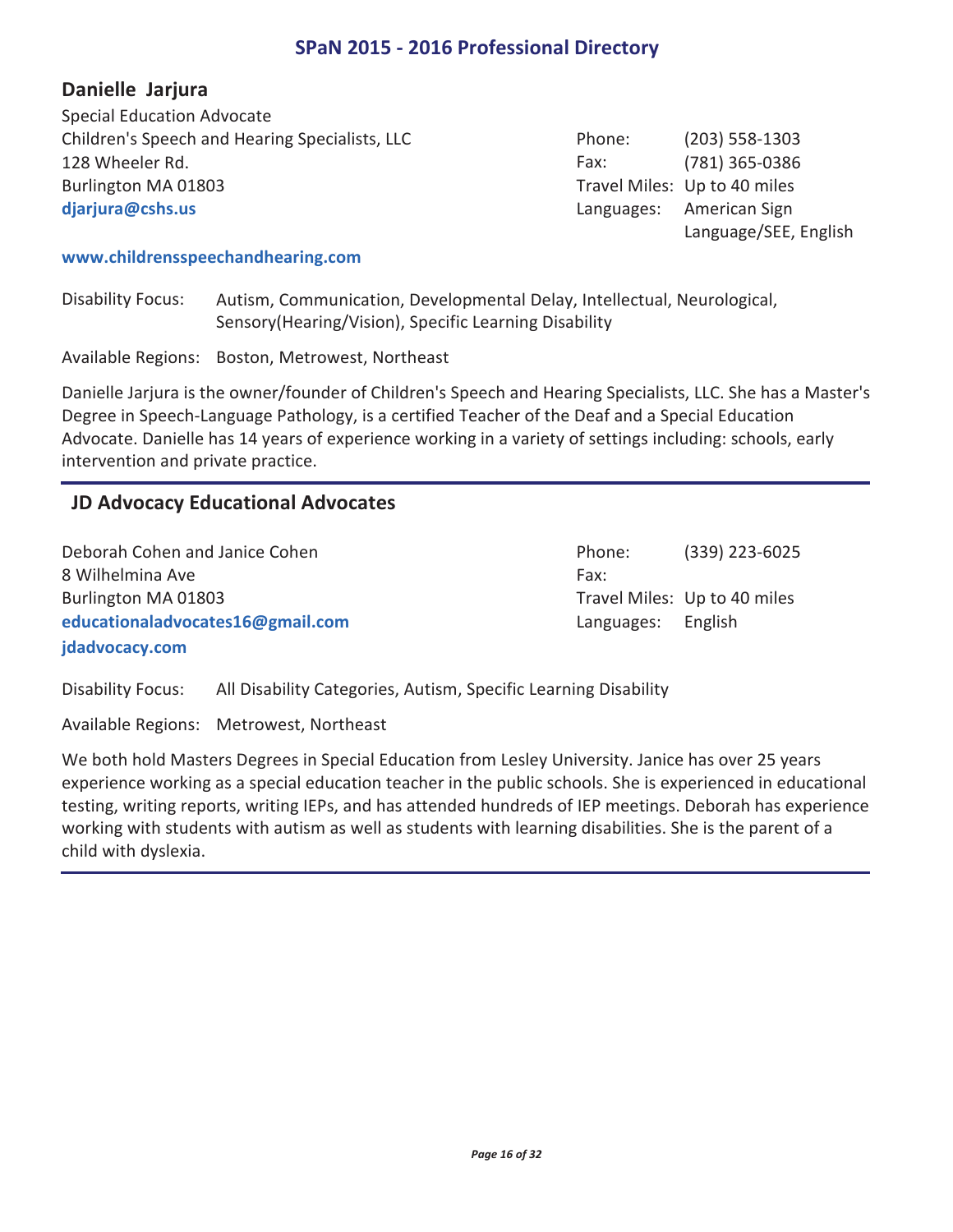$(070)$  313-1771

Phone:

## **Melissa Kielbania**

Educational Advocate & Consultant

|                   | PHULE.             | 1771 - <b>1716</b>           |
|-------------------|--------------------|------------------------------|
| 15 Putnam Rd.     | Fax:               |                              |
| Ipswich MA 01938  |                    | Travel Miles: Up to 40 miles |
| melisanns@aol.com | Languages: English |                              |
|                   |                    |                              |

Disability Focus: All Disability Categories, Autism, Communication, Developmental Delay, Emotional, Health, Intellectual, Neurological, Physical, Specific Learning Disability

Available Regions: Boston, Metrowest, Northeast

I have 9 years of experience as a public school teacher. I earned both a Masters and Certificate of Advanced Graduate Study in Education. My advocacy training was at the FCSN and MFOFC. I am also Wrightslaw trained and a Basic Rights presenter for FCSN. My mission is to help parents to work collaboratively with the school district throughout the IEP/504 process. I help families when conflicts arise and next steps need to be taken. I am also available as an educational consultant.

| Lois M. Kraus M.Ed.                |            |                              |
|------------------------------------|------------|------------------------------|
| Educational Advocate/Consultant    |            |                              |
| <b>Special Education Solutions</b> | Phone:     | (781) 329-6874               |
| 371 Mt. Vernon Street              | Fax:       |                              |
| Dedham MA 02026                    |            | Travel Miles: Up to 40 miles |
| loiskraus371@gmail.com             | Languages: | English                      |
| www.spedsolutionsma.com            |            |                              |

Disability Focus: Autism, Communication, Developmental Delay, Emotional, Intellectual, Neurological, Sensory(Hearing/Vision)

Available Regions: Boston, Central, Northeast, Southeast

Educ. Advocate & Parent with 15 years' experience. My mission is to empower parents in understanding the SPED process & in developing the most appropriate IEP/504 child centered educational plan. I use a professional and collaborative TEAM approach. I am available for consultations, team meetings, mediations, transition planning, observations & evaluations of current & proposed IEP/504 & placements. I have extensive knowledge with regard to many disabilities specializing in Autism/Asperger.Asperger.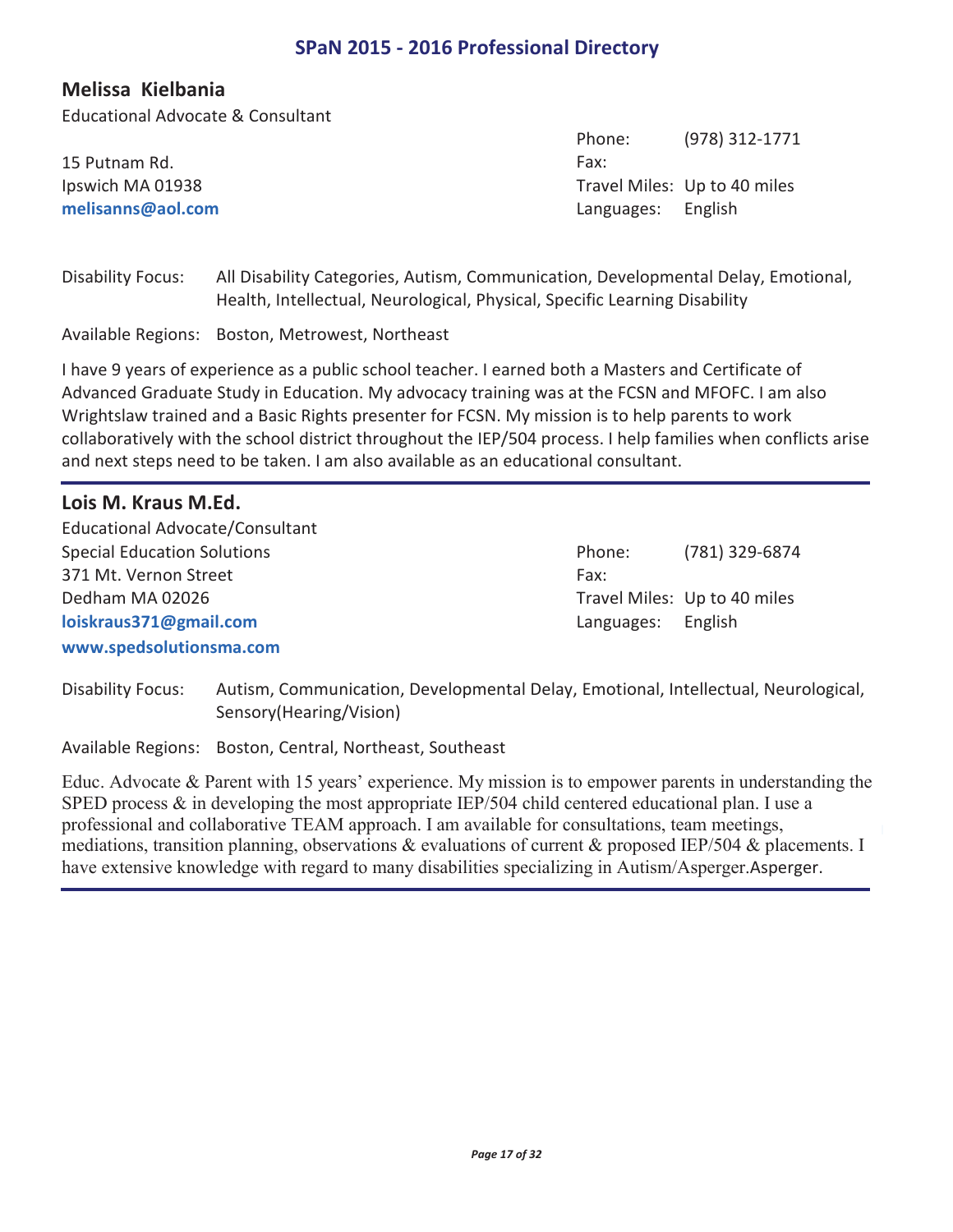## **John Krieger M. Ed.**

John Krieger, M.ED., Education Consulting and Adovcacy (413) 522-2908 300 West Main St. Bldg B (508) 393-4270 **www.kriegeredconsult.com Kriegeredconsult@gmail.com** Education Consultant and Advocate Northborough MA 01532

Phone: Fax: Travel Miles: 50+ miles Languages: English

Travel Miles: Up to 40 miles

Languages: English

Disability Focus: All Disability Categories

Available Regions: Boston, Central, Metrowest, Northeast, Southeast, West

Experienced Educator, Consultant and Advocate: ADHD, Autism, Bullying, Developmental Delay, Learning Disabilities, Mental Health, Etc…

## **Stephanie L. LeBlanc**

Autism Spectrum Advocacy (508) 625-2209 One Claflin Common (508) 625-2209 **www.autismspectrumadvocacy.com Info@ASAdvocacy.com** Hopkinton MA 01748

Disability Focus: Autism

Available Regions: Boston, Central, Metrowest, Northeast, Southeast

Stephanie LeBlanc, Cheryl Temple, Debra Wasilauski, M. Ed. Using our unique group advocacy model, ASA offers comprehensive special educational advocacy services to children with Autism Spectrum Disorders. For more information and to contact us, please visit our website.

#### **Rebecca Lewis**

300 Hatherly Rd **rbcclewis@gmail.com** Scituate MA 02066

Phone: Fax: Travel Miles: Languages:

Phone: Fax:

Disability Focus:

Available Regions: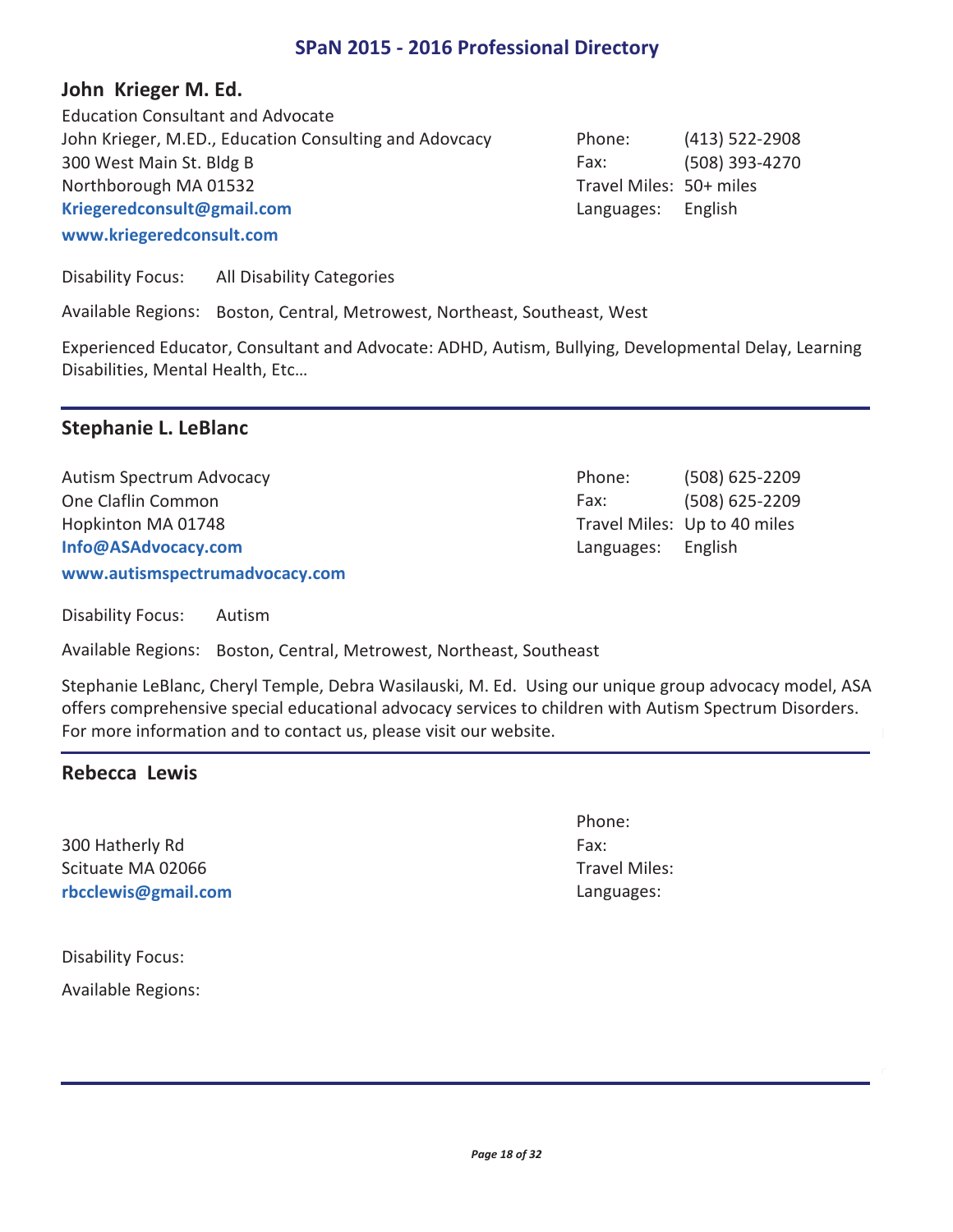**Faith Morgan** 

Massachusetts Family and Child (617) 393-3704 126 Main St. #19 (617) 393-3704 **www.mafamilyandchild.org fmorgan@mafamilyandchild.org** Education Advocate Watertown MA 02471

Phone: Fax: Travel Miles: 50+ miles Languages: English

Disability Focus: All Disability Categories

Available Regions: Boston, Metrowest, Northeast, Southeast

Master's Level Special Education Advocate with over 20 years experience in education and advocacy. Professional, systematic approach to achieving results for your child. FCSN Advocate, MA DESE Surrogate. FCSN, Wrightslaw, Suffolk Law ALS, COPAA, SPAN. "Puedo apoyar a personas de habla Hispana, que esten aprendiendo el idioma de Ingles, con el proceso del IEP."

#### **Tracey Morgan**

A Bright IDEA Advocates (781) 734-0419 1661 Massachusetts Ave #241 (781) 734-0419 **www.abrightideaadvocates.com tracey@traceymorgan.com** Advocate for Special Education Lexington MA 02420

Phone: Fax: Travel Miles: 50+ miles SPaN Board: **1st Vice President** Languages: English

Disability Focus: All Disability Categories

Available Regions: Boston, Cape and the Islands, Central, Metrowest, Northeast, Southeast

Affordable rates, sliding-scale, call for details. Experience with behavior assessment/modification, out-of district and residential placements. FCSN & Orton-Gillingham training. 25 years of experience, education, and training in presentation, negotiation and conflict resolution. Effective and collaborative communication with school districts, collateral agencies, and insurance companies. COPAA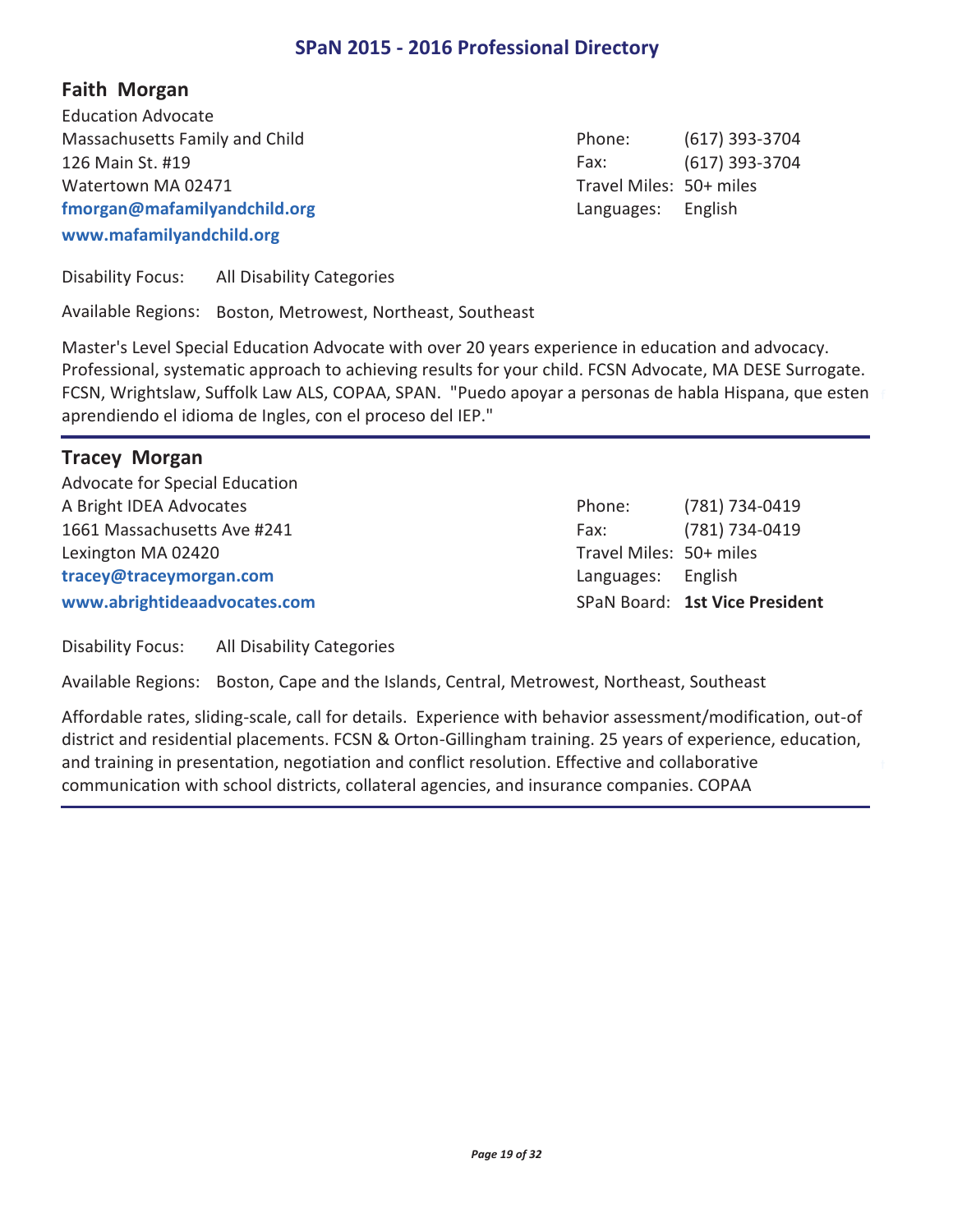## **Kate Morrison**

182 Purchase St **clark.morrison@gmail.com** Milford MA 01757

Disability Focus:

Available Regions:

Phone: Fax: Travel Miles: Languages:

Phone:

**Jackie Murphy**  Education Advocate

152 Highland St. **www.jackiegeermurphy.com jgeermurphy@gmail.com** Holden MA 01520

Fax: Travel Miles: Up to 40 miles Languages: English, French

(508) 829-6102

Disability Focus: Autism, Developmental Delay

Available Regions: Central, Metrowest

Parent Consultant & Advocate. Specialize in (but not limited to) Autism Spectrum Disorders. Services include: IEP review, TEAM meetings, observations, mediations. Training: Federation for Children with Special Needs Parent Consultant Training, Institute for Special Education Advocacy (William & Mary Law School), Wrightslaw Bootcamp, continuing education offered by SPaN.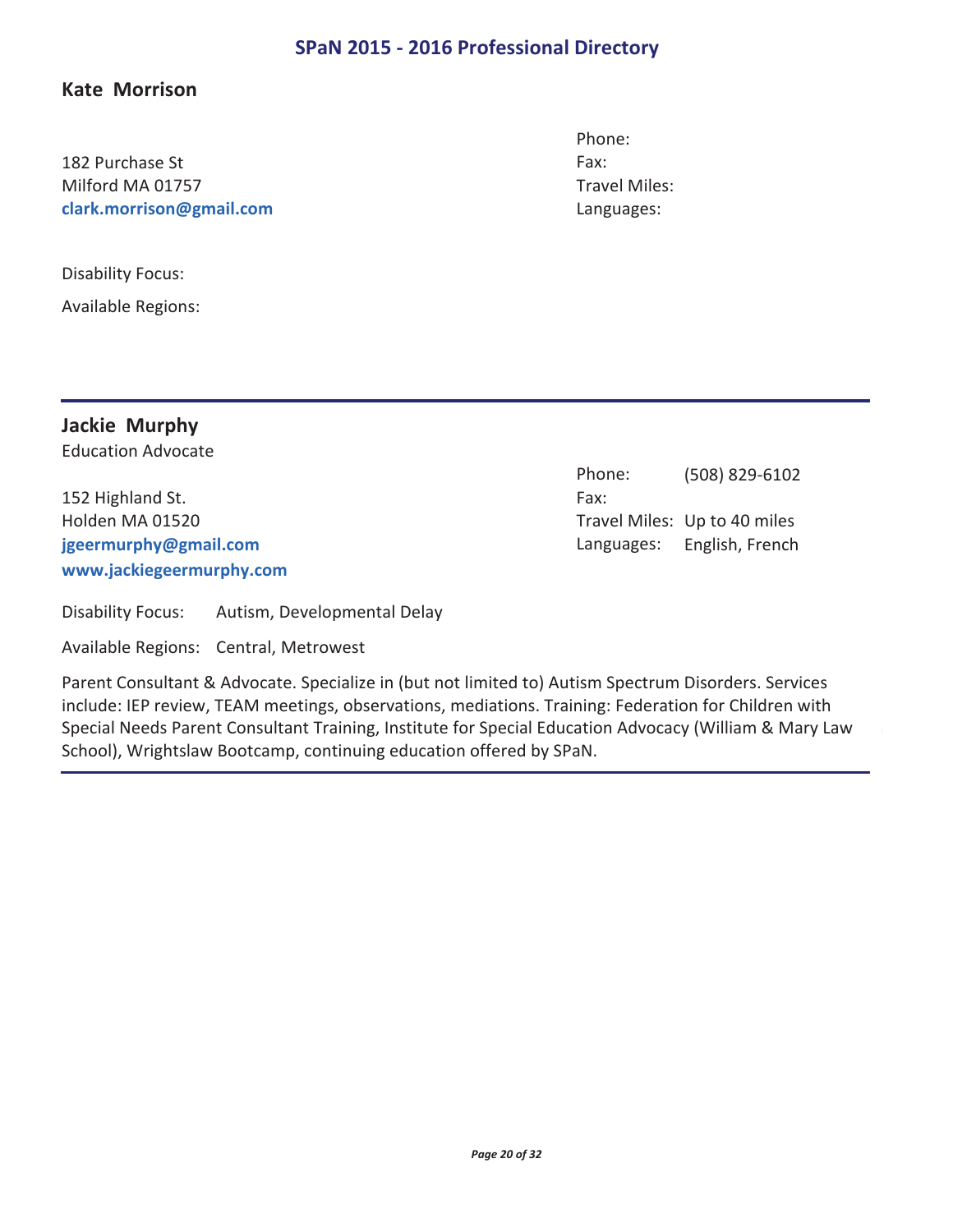## **Susan Norton**

141 Fairfield St **nortonadvocacy@gmail.com** Lowell MA 1841

(978) 944-1984 Phone: Fax: Travel Miles: Up to 40 miles Languages: English

Disability Focus: Developmental Delay, Emotional, Health, Mental Health, Sensory(Hearing/Vision)

Available Regions: Central, Metrowest, Northeast

I am a FCSN trained Licensed Independent Clinical Social Worker. I have extensive experience as a social worker, therapist and mediator for children and families with mental health, social/emotional, sensory/OT issues, ADHD and adoption/foster care concerns. I am also a trained and experienced mediator .I am able to provide advocacy and consultation to foster a collaborative team approach, helping parents negotiate the sped process while always focusing on the best interests of the child.

#### **James F. O'Donnell M. Ed., JD**

Advocacy Alliance of Greater Boston **Communist Control** Phone: (617) 266-6807 222 Northampton Street (617) 266-6807 **jfod@jfocwb.com** Boston MA 02118

Phone: Fax: Travel Miles: Up to 40 miles Languages: American Sign Language/SEE, English

#### **2thrive4life.org**

Disability Focus: Communication, Sensory(Hearing/Vision), Specific Learning Disability

Available Regions: Boston, Cape and the Islands, Central, Northeast

Attorney with specialty in disability law and eight years experience in special education administration for Boston Public Schools. Specializing in hearing loss(Deaf/Hard of Hearing/CI) and communication disabilities. Also when paired with learning disability. Consultation by phone, email or text for initial intake free. Will consider pro-bono work for children from low income families. I am also hearing impaired from birth.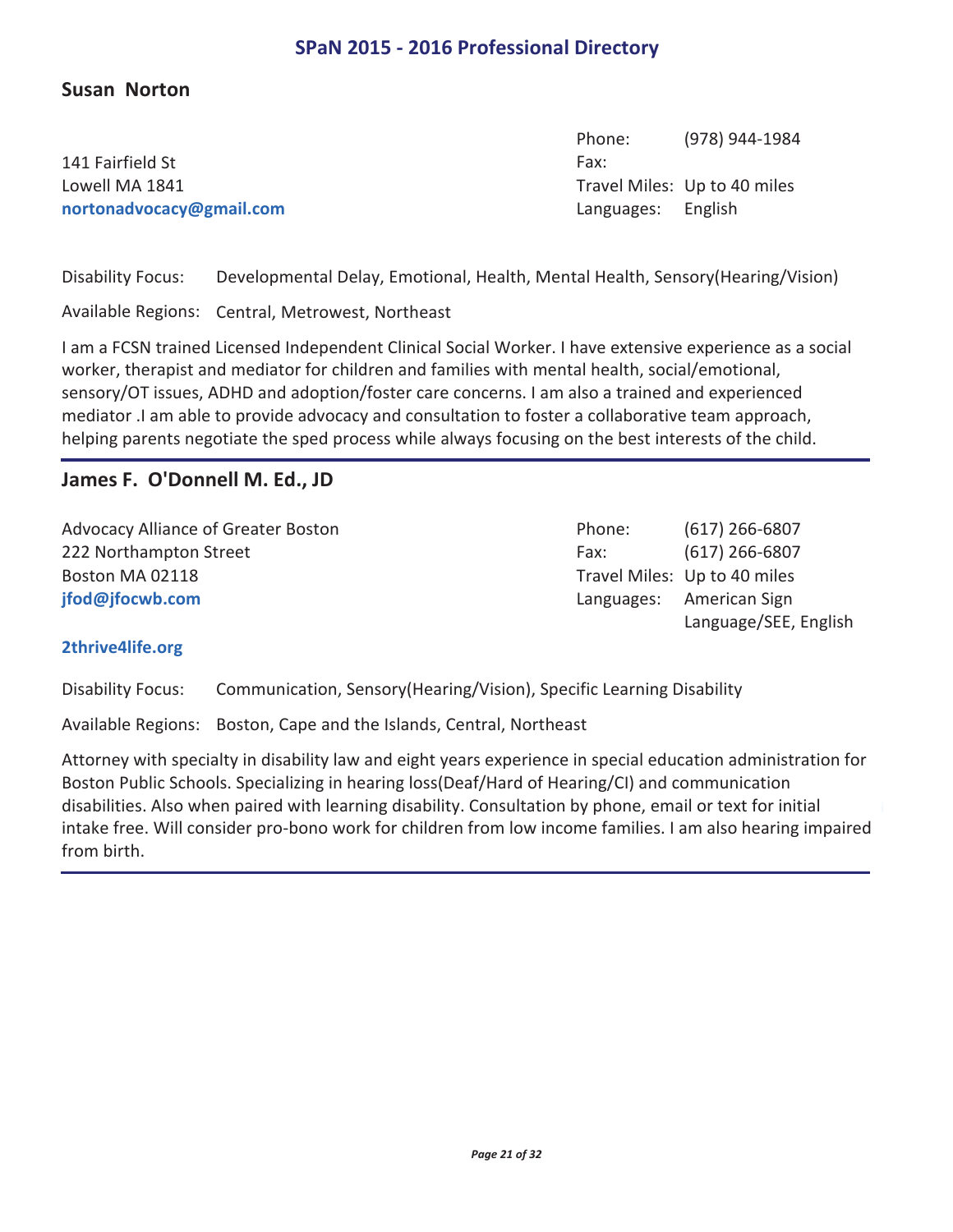## **Debra Pedersen M. Ed.**

Pedersen Educational Associates, LLC 
Flood Contact Phone: (508) 529-4777 25 Hopkinton Road **508-529-4777 debrapedersenedu@gmail.com** Special Education Consultant & Advocate Upton MA 01568

Phone: Fax: Travel Miles: 50+ miles Languages: English

Disability Focus: All Disability Categories

Available Regions: Boston, Cape and the Islands, Central, Metrowest, Northeast, Southeast, West

Special Education Consultant/Advocate, Former SpEd teacher, Master Level, 30+ yrs. experience ADHD, Dyslexia (LBLD), NVLD, Tourette's; FCSN & Wright'sLaw trained.

## **Daniel Perlman**

Law Office of Daniel S. Perlman, LLC 42 Davis Road (Stes 3 & 4) **http://www.perlmanlegal.com daniel@perlmanlegal.com** Attorney Acton MA 01720

| Phone:                  | (978) 274-7101 |
|-------------------------|----------------|
| Fax:                    |                |
| Travel Miles: 50+ miles |                |
| Languages: English      |                |

Disability Focus: All Disability Categories

Available Regions: Boston, Cape and the Islands, Central, Metrowest, Northeast, Southeast, West

I previously served as the case law attorney for Massachusetts Advocates for Children (MAC), where I represented parents from across the state. I routinely represent and advise families on all aspects of special education disputes including the team process (evaluations, eligibility, IEP development, program and placement disputes), school discipline, mediation, unilateral and out-of-district placements, litigation at the Bureau of Special Education Appeals, and settlement negotiation.

#### **Dana Ramon**

22 Russell St Brookline MA 02446 Phone: Fax: Travel Miles: Languages:

Disability Focus:

Available Regions: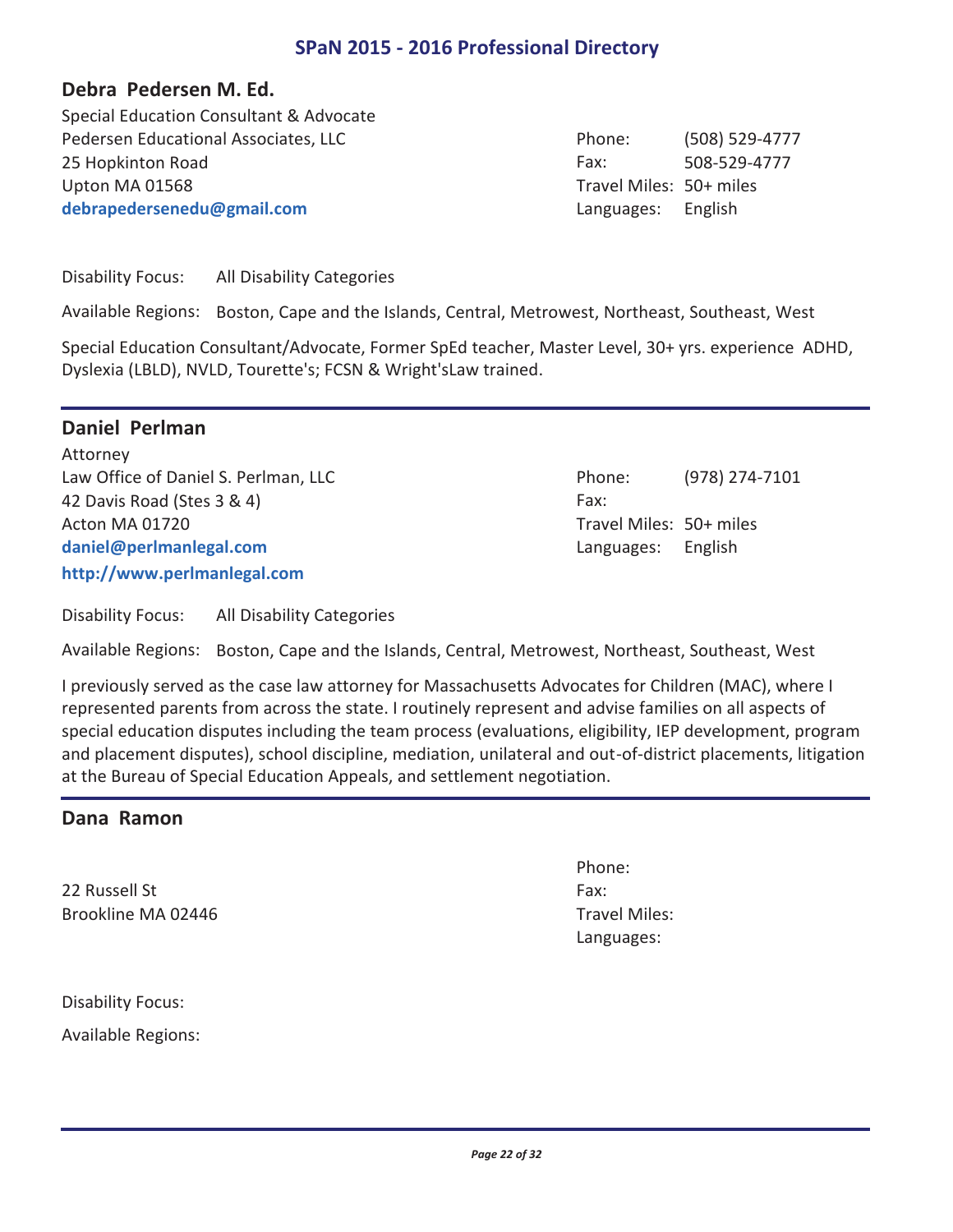# **Kimberly Rego**

Special Education Advocacy (617) 312-5407 Somerville MA 02144

**kim.rego.advocate@gmail.com**

Phone: Fax: Travel Miles: 50+ miles Languages: English

Disability Focus: All Disability Categories

Available Regions: Boston, Central, Metrowest, Northeast, Southeast, West

I offer technical support and direction for children and their families involved in special education in Massachusetts. Services include disability education, record review, advocacy for team meetings, letter writing assistance, research, referral to psychological and medical services, mediations, and assistance selecting legal counsel when necessary. I was trained at the Federation for Children with Special Needs and Massachusetts Advocates for Children. I service all disabilities with a particular focus on autism and mental health.

## **Beth Leopold Ross Esq.**

Law Office of Beth Ross LLC and The Case of Beth Ross LLC and The Case of Beth Ross LLC 400 Trade Center, Suite 5900 (781) 709-5446 **rosseducationlaw.com beth@rosseducationlaw.com** Woburn MA 01801

Phone: Fax: Travel Miles: Up to 40 miles Languages: English

Disability Focus: All Disability Categories

Available Regions: Boston, Cape and the Islands, Central, Metrowest, Northeast, Southeast, West

Extensive experience representing parents through the entire special education process including BSEA representation and mediation.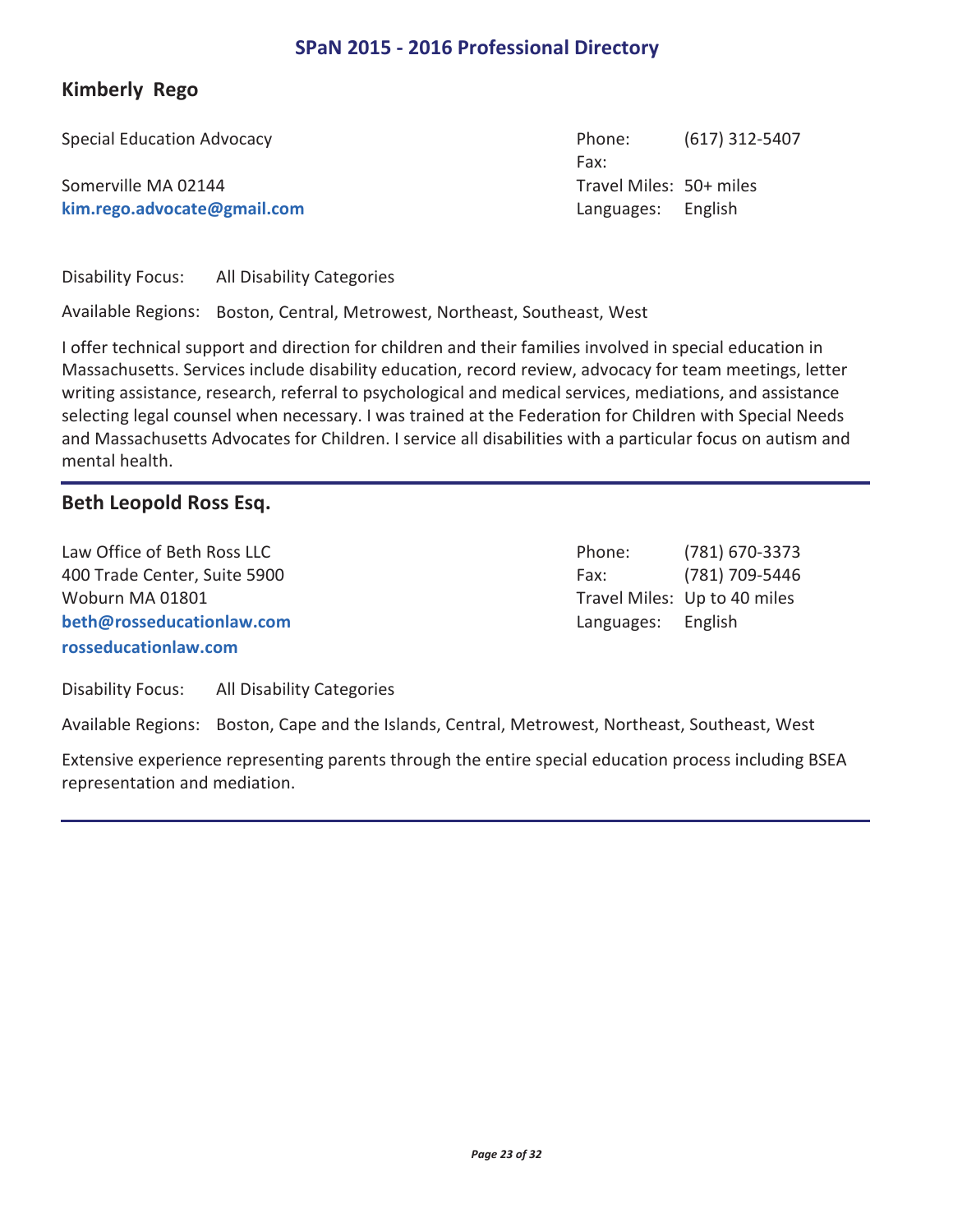## **Ellen Saideman Attorney**

Law Office of Ellen Saideman (401) 278-7276 7 Henry Drive **esaiderman@yahoo.com** Barrington RI 02806

Phone: Fax: Travel Miles: 50+ miles Languages: English

Disability Focus: All Disability Categories

Available Regions: Boston, Cape and the Islands, Central, Metrowest, Northeast, Southeast, West

As an attorney, I have been representing people with disabilities in special education and disability rights legal matters since 1988. I provide parents with technical support to enable them to advocate for their children. I assist parents in obtaining Independent Educational Evaluations. I attend IEP meetings/504 meetings/manifestation meetings. I also represent parents and students in mediation, BSEA proceedings, and federal and state court proceedings. I also assist on ADA issues.

## **Jeffrey Sankey**

Sankey Law Offices, P.C. **Example 20 and Series** Phone: (781) 930-3127 25 Braintree Hill Park, Suite 200 (781) 930-3128 **www.sankeylaw.com jsankey@sankeylaw.com** Braintree MA 02184

Phone: Fax: Travel Miles: 50+ miles Languages: English

Disability Focus: All Disability Categories

Available Regions: Boston, Cape and the Islands, Central, Metrowest, Northeast, Southeast

Special Education Attorney. Provides legal representation in all special education matters, including team meetings, settlement conferences and BSEA hearings. Out-of-District Placements. School discipline, expulsions and manifestation hearings. Bullying and harassment cases. Experienced Juvenile Court representation.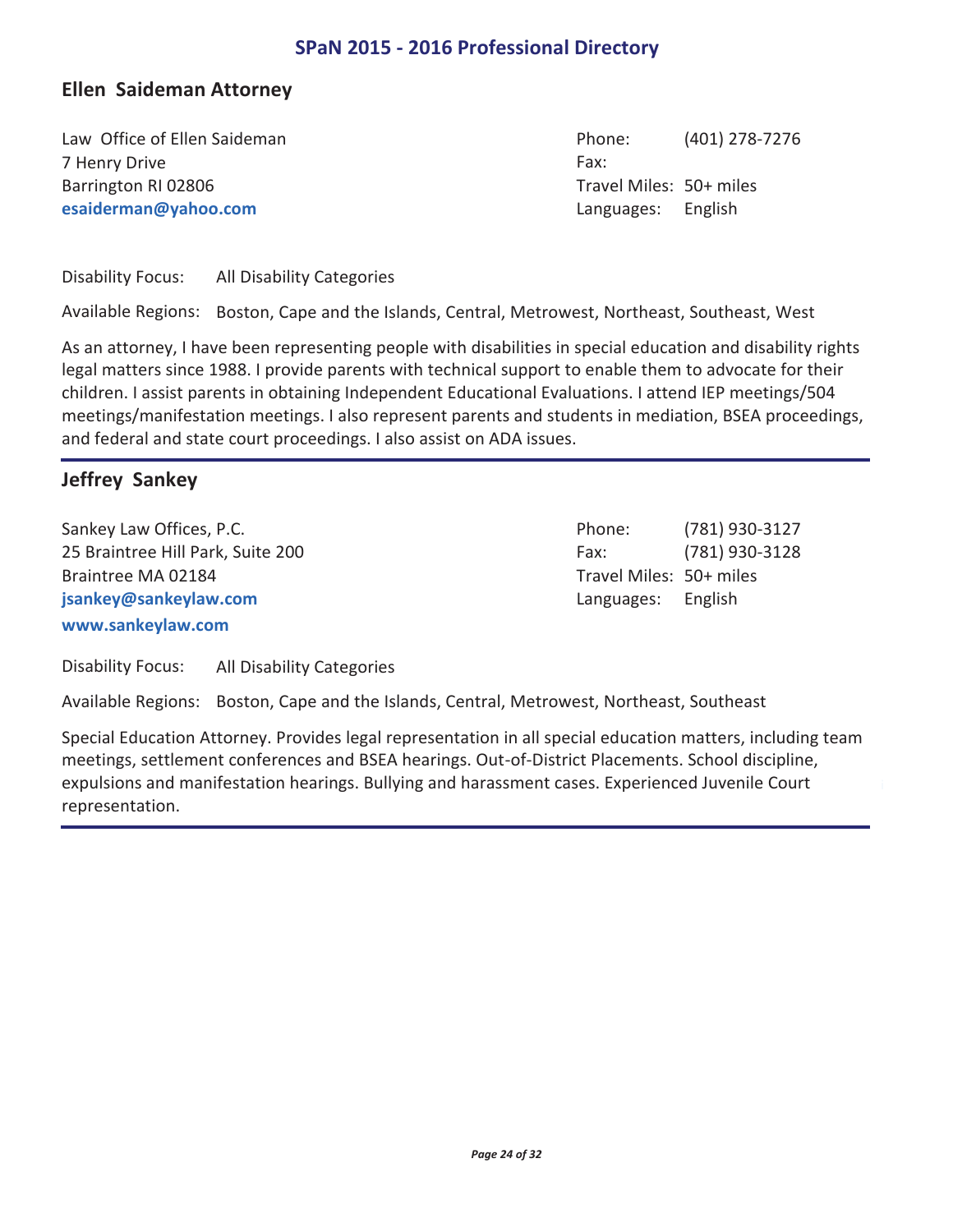## **Schmarsow and Sloane Special Ed Advocates**

| Schmarsow and Sloane Special Ed Advocates | Phone:                  | $(617)$ 755-1692 |
|-------------------------------------------|-------------------------|------------------|
|                                           | Fax:                    |                  |
|                                           | Travel Miles: 50+ miles |                  |
| cj.schmarsow@gmail.com                    | Languages: English      |                  |
|                                           |                         |                  |

Disability Focus: All Disability Categories

Available Regions: Boston, Cape and the Islands, Central, Metrowest, Northeast, Southeast

We combine our 30 years of experience in special education and occupational therapy to provide advocacy services for children of all ages and help families navigate the special education system. We provide assistance with interpreting clinical and educational assessments, IEP and 504 accommodation plans, IEP goals and benchmarks, and placement plans. Our goal is to enable children and families to achieve a positive outcome through collaboration and negotiation with the child's school district.

## **Ellen M. Scoggins MBA**

PO Box 750100 **ems.scoggins@gmail.com.** Arlington MA 02475

EMS Advocacy (781) 249-9808 Phone: Fax: Travel Miles: Up to 40 miles Languages: English

Disability Focus: All Disability Categories, Autism

Available Regions: Boston, Central, Metrowest, Northeast, Southeast

Special Education Advocacy & Consultation; Team meetings, IEP's, ASD Specialty, FCSN trained, Experienced Negotiator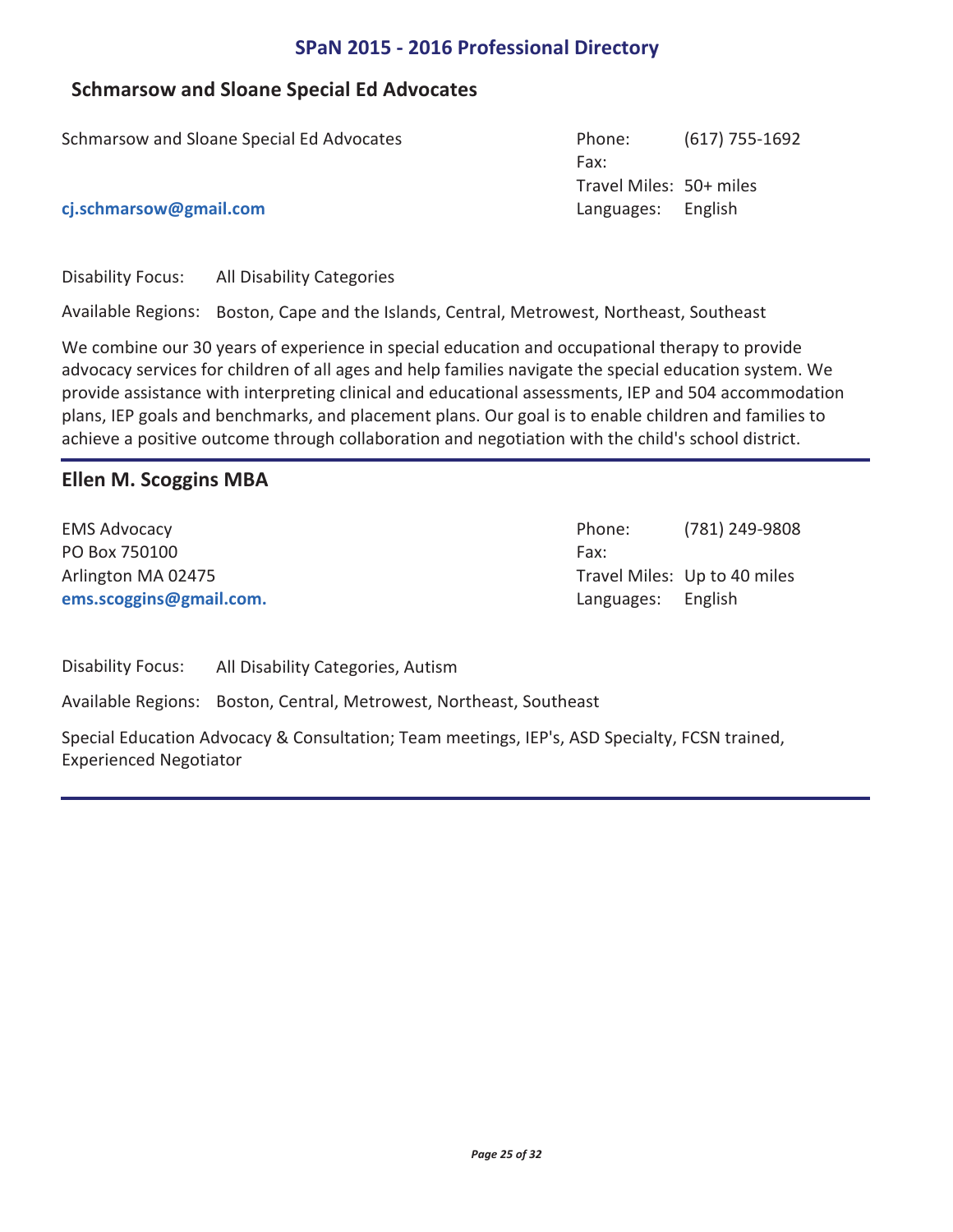## **Debbie Sharp, M. Ed**

PO Box 114 **debbiegsharp@gmail.com** Educational Consultant North Reading MA 01864

Who's Learning Now LLC **Contract Contract Contract Contract Contract Contract Contract Contract Contract Control Contract Contract Contract Contract Contract Contract Contract Contract Contract Contract Contract Contract C** Phone: Fax: Travel Miles: Up to 40 miles Languages: American Sign Language/SEE, English

Disability Focus: All Disability Categories, Autism, Communication, Developmental Delay, Specific Learning Disability

Available Regions: Boston, Metrowest, Northeast, West

I am an educational consultant. I have taught in general education, special education and child development for the past 20 years. My area of expertise is that I understand how children learn & develop. I know how to differentiate instruction for ALL children. I bridge the relationship between the school and families during the special education process. I am skilled in evaluating students, interpreting assessments, establishing sensible priorities, and designing effective IEP's and 504 plans.

#### **Jonathan P. Smith Ed. D**

Educational/Parent Consultant

38 Prospect St. **jpsmith.ed.consultant@gmail.com** Whitinsville MA 01588

(508) 981-4617 Phone: Fax: Travel Miles: 50+ miles SPaN Board: **Member-At-Large** Languages: English

Disability Focus: All Disability Categories

Available Regions: Boston, Cape and the Islands, Central, Metrowest, Northeast, Southeast, West

Special Education director, teacher, consultant. 35 years experience in all aspects of special education; all disabilities;behavior/curriculum assessment: IEP/Team meetings; FCSN trained.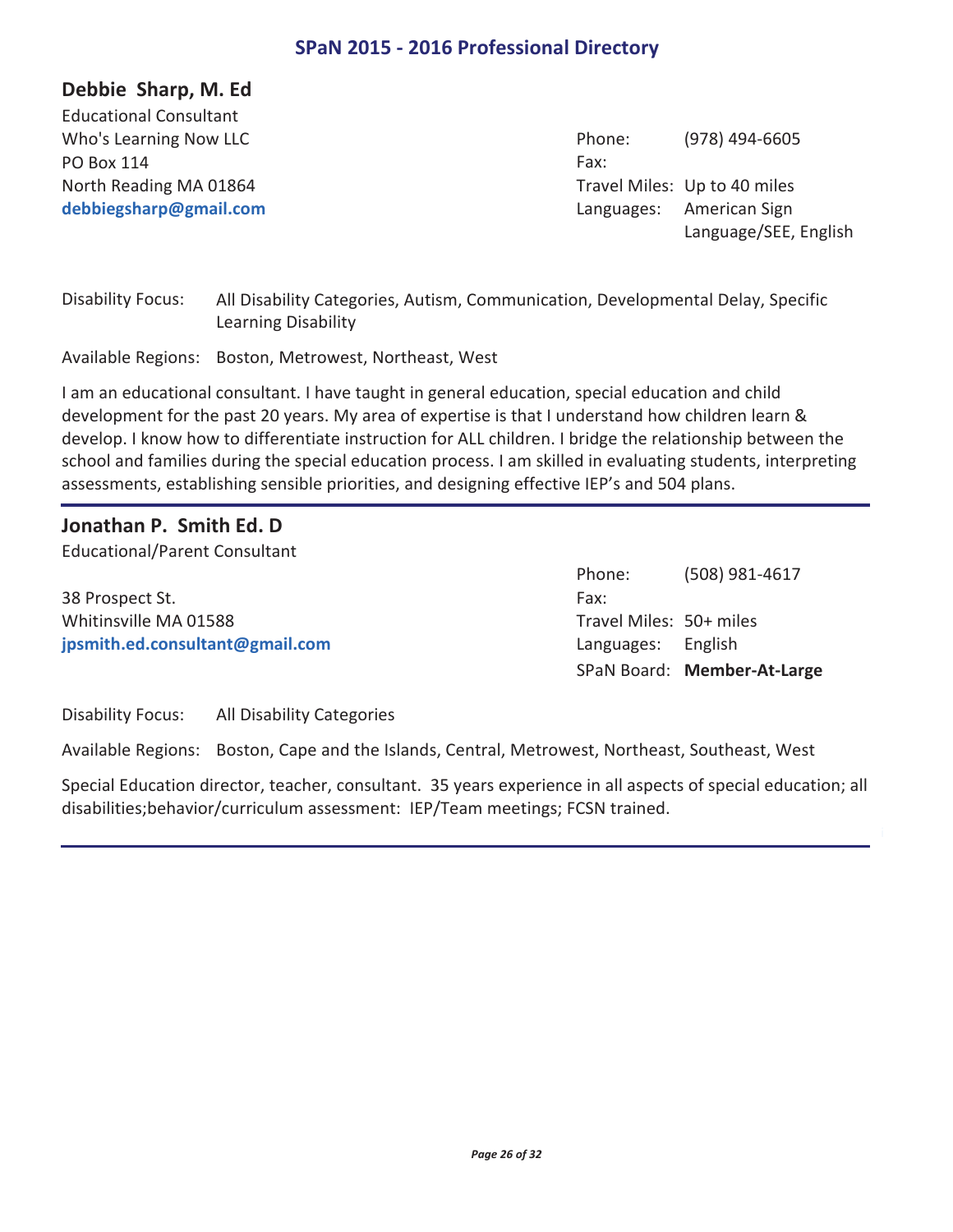#### **Margaret Sunners**

Advocacy Alliance of Metrowest (508) 733-0999 209 West Central Suite 203 508-405-0974 **mwilson86@aol.com** Special Education Consultant and Advocate Natick MA 01760

Phone: Fax: Travel Miles: 50+ miles Languages: American Sign Language/SEE, English

Disability Focus: Sensory(Hearing/Vision)

Available Regions: Boston, Cape and the Islands, Central, Metrowest, Northeast, Southeast, West

Signing and/or Oral Deaf, Hard-of-Hearing, Cochlear advocate, parent/professional resources and training for groups/individuals. FCSN/ WrightsLaw trained and advocating since 1995.

## **Cheryl Temple**

Austism Spectrum Advocacy (508) 625-2209 One Claflin Common (508) 625-2209 **www.autismspectrumadvocacy.com ctemple@ASAdvocacy.com** Hopkiton MA 01748

Disability Focus: Autism

Available Regions: Boston, Central, Metrowest, Northeast, Southeast

Compassionate, collaborative advocacy for children with Autism Spectrum Disorders; former educator, FCSN & Wrightslaw trained

Phone: Fax: Travel Miles: Languages: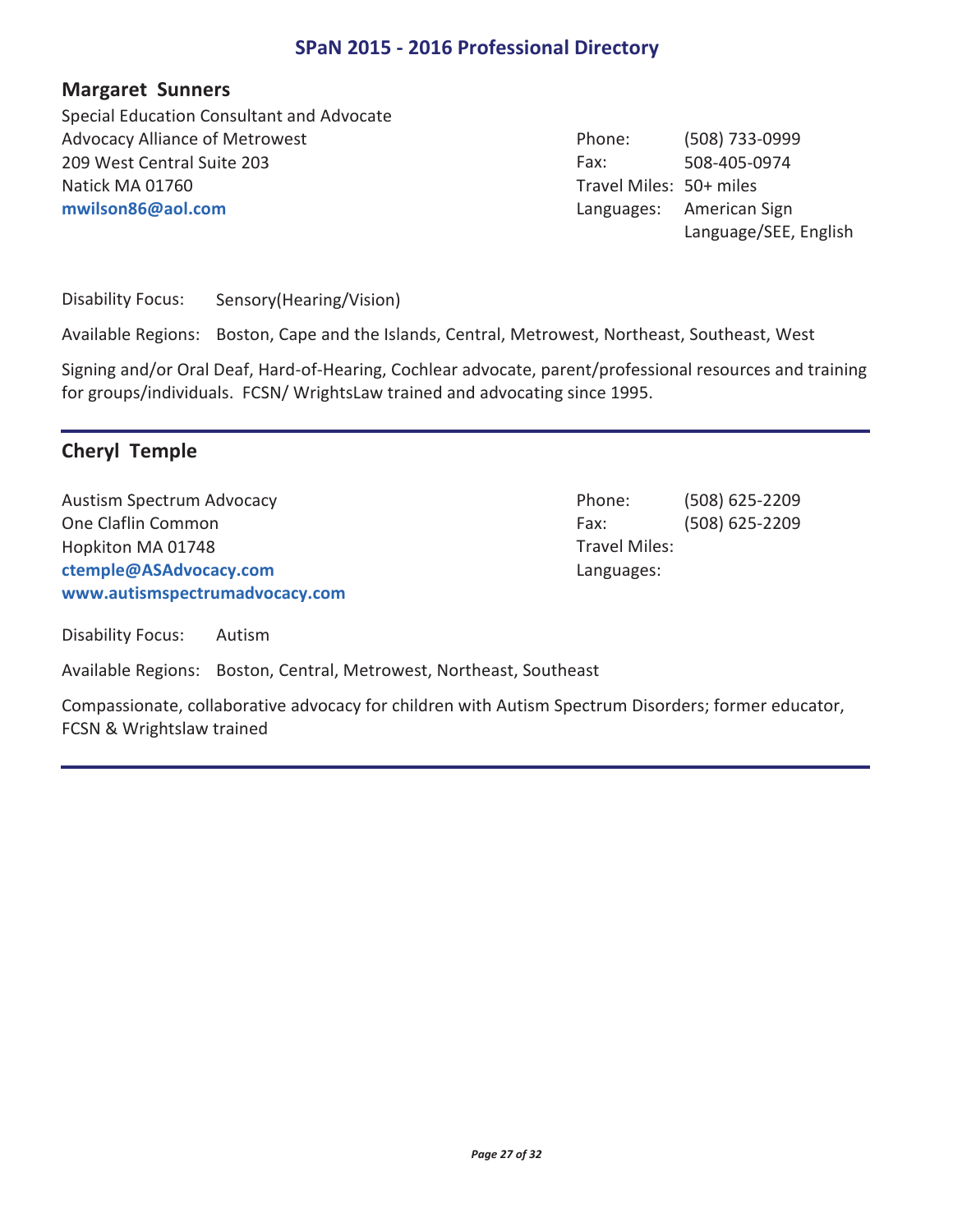# **Angela Timpone**

New England Educational Advocacy (978) 969-3535 56R West Street **www.needucationaladvocacy.org angela@needucationaladvocacy.org** Beverly MA 01915

Phone: Fax: Travel Miles: 50+ miles Languages: English

Disability Focus: All Disability Categories, Autism, Communication, Developmental Delay, Emotional, Health, Intellectual, Neurological, Physical, Sensory(Hearing/Vision)

Available Regions: Boston, Central, Metrowest, Northeast

Since 2005, I have worked with 100s families with children with disabilities to advocate for an appropriate education. My family-centered practice focuses on building collaborative teams (school and parents) that get win-win results. I use my training as an advocate (FCSN); as a state-certified mediator (Harvard Law School Mediation Program); and as a family coach (UNH) to help families navigate the complex education and service systems including securing out-district placements.

## **Cindy Callow Trinidad**

Callow Associates Educational Consulting agency Theorecase Phone: (508) 728-5736 PO Box 744 (508) 355-0579 Founder Marion MA 02738

Phone: Fax: Travel Miles: 50+ miles Languages: English

Disability Focus: Autism, Emotional, Neurological, Specific Learning Disability

Available Regions: Cape and the Islands, Central, Southeast

Cynthia is a retired elementary school principal. Prior to her 8 years as principal she was a special needs teacher for 18 years. Cynthia has a B.S. in Elementary Education, M.Ed. in Special Education and a CAGS in Educational Leadership. In 2014 she began a private educational consulting agency working with families as an educational advocate. She has completed the FCSN training. Cynthia's specialties include working with social/emotional behaviors, ADHD and autism. She knows the process.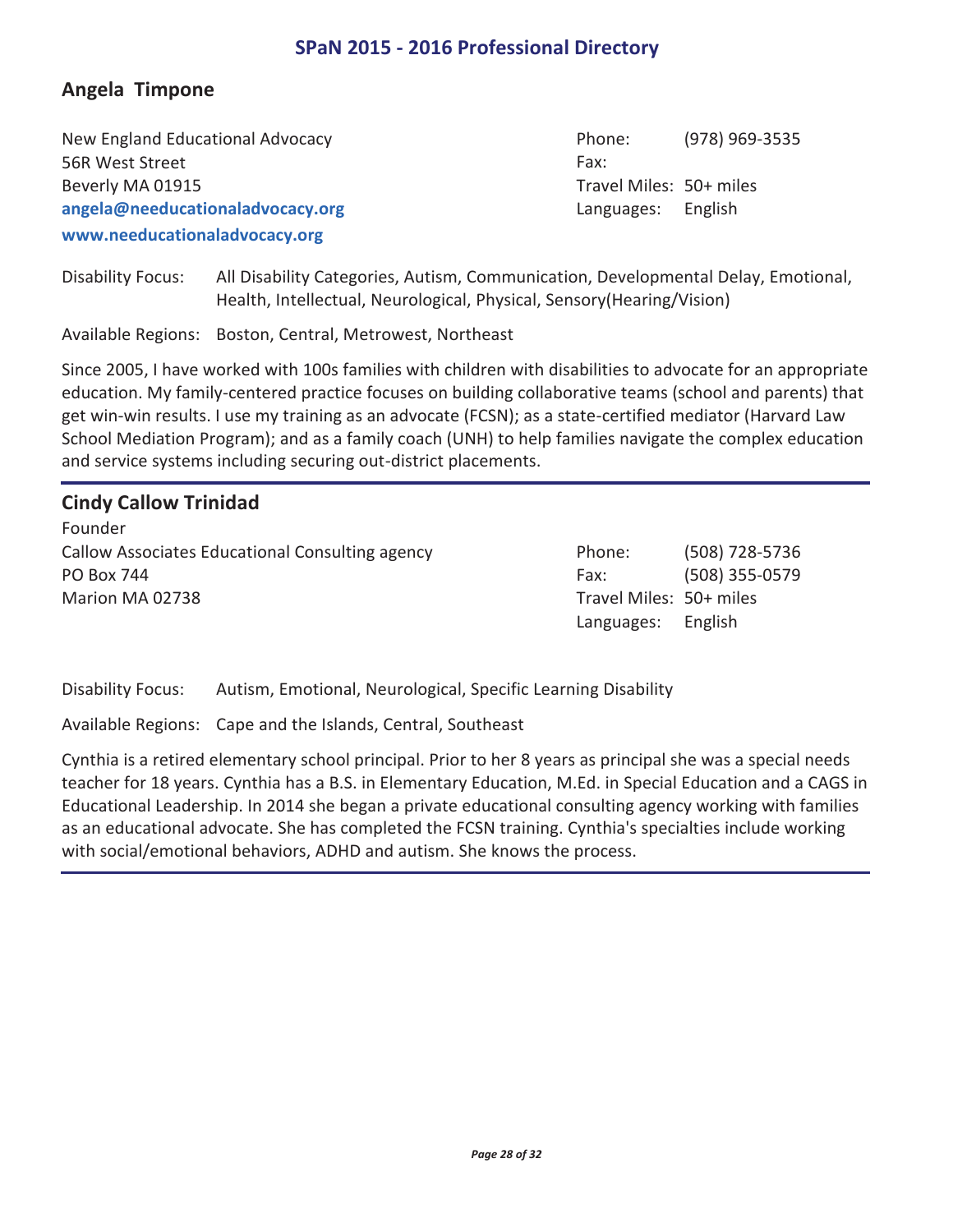## **Jill Updegraph**

Law Office of Jill Aubin Updegraph (978) 887-2321 18 South Main St., Ste 303 (978) 861-4221 **www.specialed411.com jillupdegraph@comcast.net** Topsfield MA 01983.

Phone: Fax: Travel Miles: Up to 40 miles Languages: English, Spanish

Disability Focus: All Disability Categories, Autism, Communication, Developmental Delay, Emotional, Health, Intellectual, Mental Health, Physical, Sensory(Hearing/Vision), Specific Learning Disability

Available Regions: Boston, Central, Metrowest, Metrowest, Northeast

Attorney Updegraph has more than 20 years of experience working with families of children with disabilities and has helped hundreds of families to identify and obtain the services and placements that they need. Her background include3has She works in greater Boston area focusing mostly north of Boston and has worked

## **Debra Wasilauski. M. Ed.**

Austim Spectrum Advocacy (508) 625-2209 One Claflin Common (508) 625-2209 **www.AutismSpectrumAdvocacy.com DWasilauski@ASAdvocacy.com** Hopkinton MA 01748

Phone: Fax: Travel Miles: Languages:

Disability Focus: Autism

Available Regions: Boston, Central, Metrowest, Northeast, Southeast

Previous Educator and Child Life specialist. Varied experience with preschool - elementary; PDD/Austim Spectrum, ADD/ADHD, Mental/Behavioural health, and Developmental Delays. FCSN trained.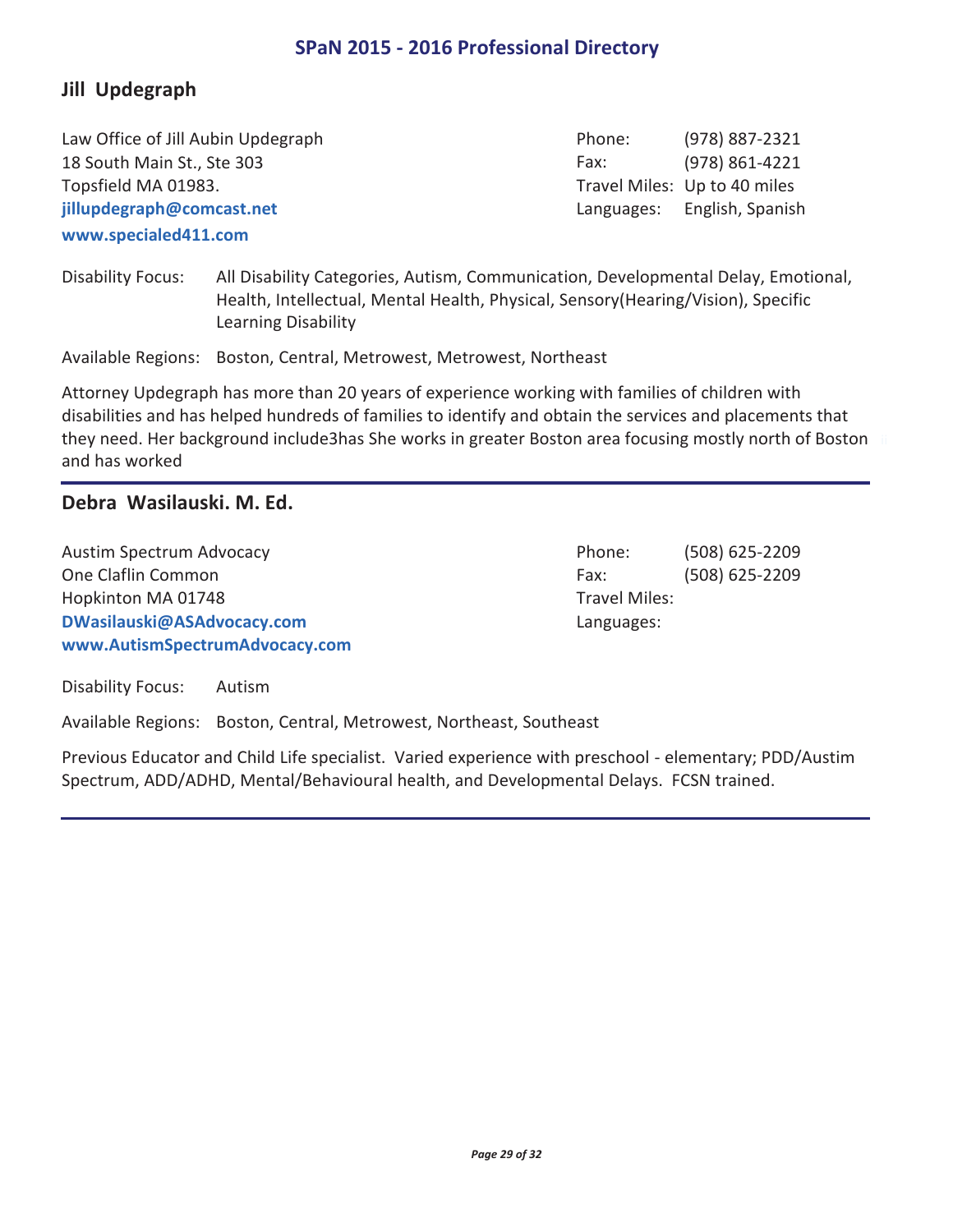## **Amy Whipple M.S., CCC-SLP**

Amy Whipple - Special Education Advocate, LLC (781) 631-1074 PO Box 1016 (781) 631-1074 **amywhippleadvocate.com amywhippleadvocate@gmail.com** Special Education Advocate Marblehead MA 01945

Phone: Fax: Travel Miles: Up to 40 miles Languages: English

Disability Focus: All Disability Categories

Available Regions: Northeast

After working in the public schools for over 13 years a speech-lanugage pathologist, I began advocating for children with special needs. I bring a unique experience because of my background. I work collaboratively with schools and provide insight on how your child's educational needs can be met. I have extensive knowledge about communication disorders, learning disabilities, reading disorders, intellectual disabilities and medical diagnoses for all grade levels. FCNS trained, ASHA CEUs.

## **Rachel Wilson, M.S.**

Educational Advocacy & Consulting Services, Inc. P.O. Box 309 **Wilson.rachel@comcast.net** Winchester MA 01890

| Phone:     | (781) 369-1394               |
|------------|------------------------------|
| Fax:       | (781) 723-5544               |
|            | Travel Miles: Up to 40 miles |
| Languages: | English                      |

Disability Focus: All Disability Categories

Available Regions: Boston, Metrowest, Northeast

20 plus years of experience in education, FCSN trained. Providing educational consultation and advocacy, EI/turning age 3 and grades K-12

#### **Andrea Wizer**

Andrea Wizer, Special Education Consultant The Consultant (781) 449-8367 7 Emerson Road 781-444-2268 **ajwizer@gmail.com** Needham MA 02492

Phone: Fax: Travel Miles: Up to 40 miles Languages: English

Disability Focus: Autism, Emotional, Health, Neurological, Specific Learning Disability

Available Regions: Boston, Metrowest, Northeast, Southeast

30+ years experience working with children and familiesl. Provde special ed consulting, advocacy, and assessment. M. Ed., Special Ed. FCSN trained.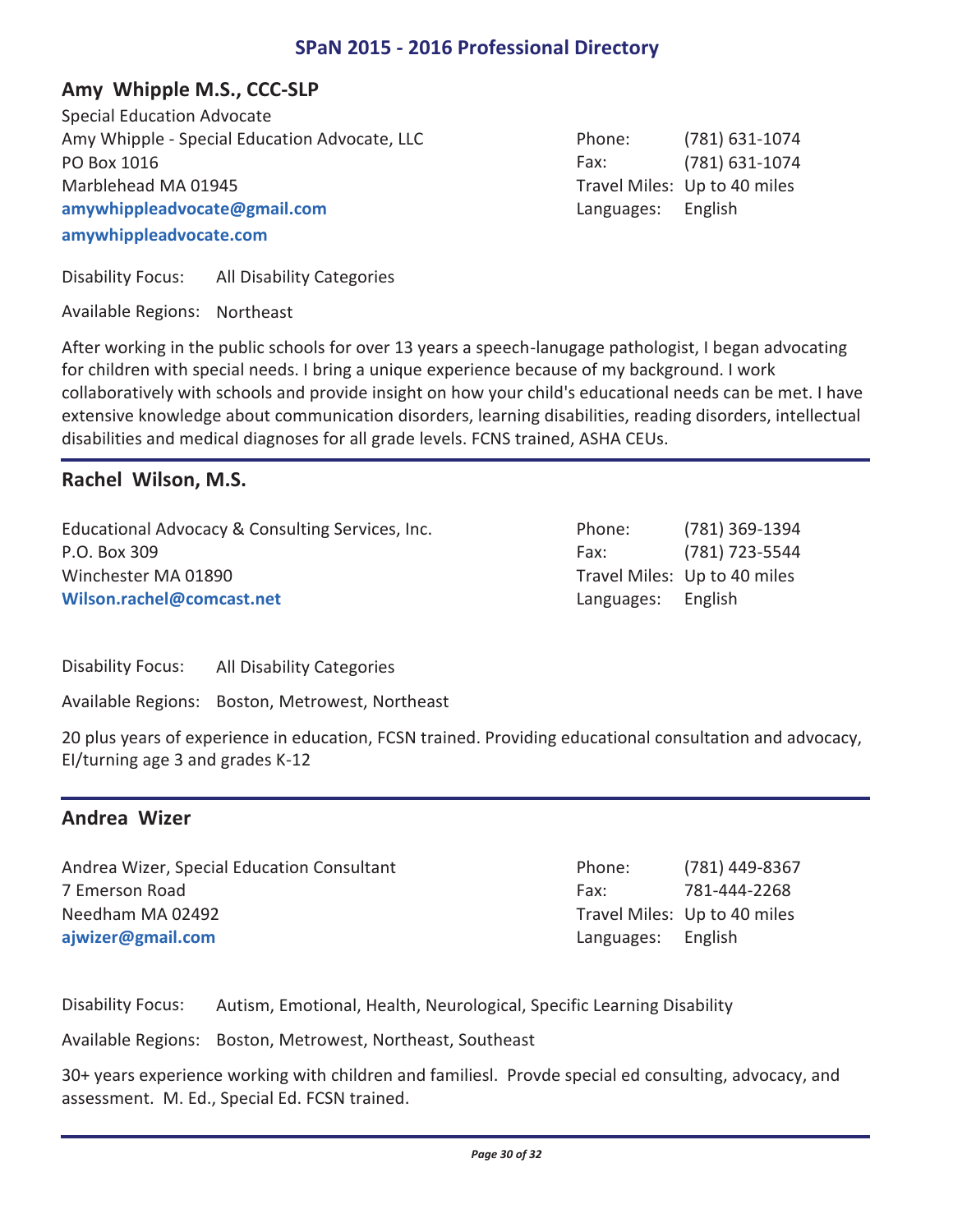#### **Ina B. Zibbell M.A.**

Ina B. Zibbell, M.A, (508) 759-3831 25 Sea Breeze Drive **508-302-8484 edadv3@comcast.net** Educational Advocate, Tutor, Reading Specialist Bourne MA 02532

Phone: Fax: Travel Miles: 50+ miles Languages: English

Disability Focus: Communication, Neurological, Specific Learning Disability

Available Regions: Cape and the Islands, Southeast

Educational Advocate, Tutor, Reading Specialist (Orton Gillingham, Wilsnn) College Preparation and Consultant, Preparation for ACT and SAT Exams